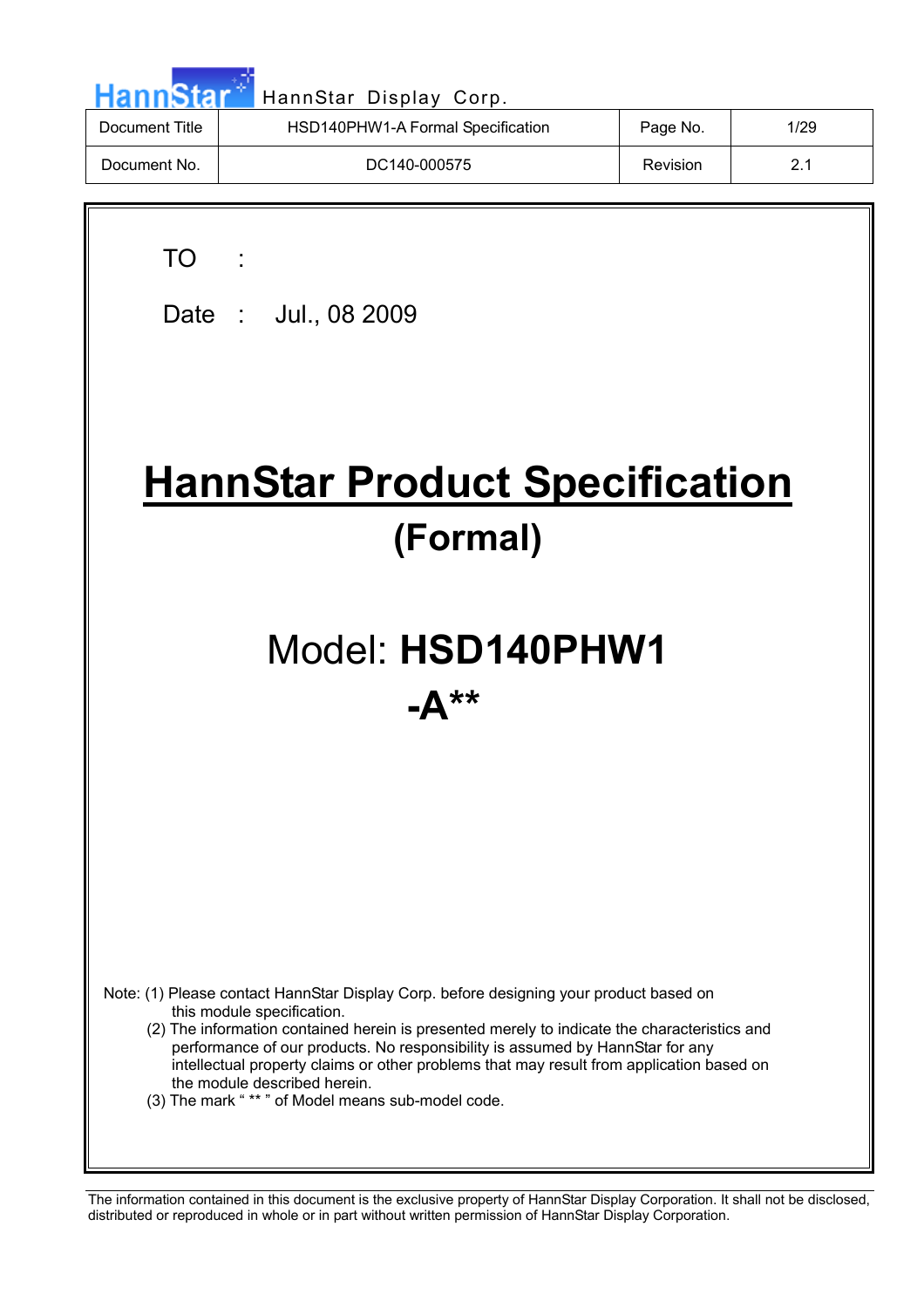# HannStar<sup>t HannStar Display Corp.</sup> 2006. 2007.

| Document Title | HSD140PHW1-A Formal Specification | Page No. | 2/29 |
|----------------|-----------------------------------|----------|------|
| Document No.   | DC140-000575                      | Revision | 2.1  |
|                |                                   |          |      |

| <b>Record of Revisions</b> |              |           |                                                          |  |  |  |
|----------------------------|--------------|-----------|----------------------------------------------------------|--|--|--|
| Rev.                       | Date         | Sub-Model | Description of change                                    |  |  |  |
| 1.0                        | 24 Dec, 2008 | $A^{**}$  | Formal Product Specification was first issued.           |  |  |  |
| 1.1                        | 17 Feb, 2009 | $A^{**}$  | P.4 P.5 remove thickness(typ), only mark thickness (max) |  |  |  |
|                            |              |           | P.22 Modify outline drawing remove POL value             |  |  |  |
|                            |              |           | P.23 Modify Lot Mark Note(1)                             |  |  |  |
| 1.2                        | 6 Mar, 2009  | A01       | P.27-P.28 add A01 outline drawing                        |  |  |  |
|                            |              |           | P.12 modify VLED power supply to 7V~21V                  |  |  |  |
| 1.3                        | 12 Mar, 2009 | $A^{**}$  | P.4 Modify Resolution name to "HD"                       |  |  |  |
| 1.4                        | 8 May, 2009  | $A^{**}$  | P.18 Modify PWM Frequency min to 200 Hz                  |  |  |  |
|                            |              |           | P.24 Modify Package specification to common format       |  |  |  |
| 2.0                        | 22 Jun, 2009 | $A^{**}$  | P.6 Modify Tr spec to 2.4 and Tf spec to 5.6             |  |  |  |
|                            |              |           | P.17 Modify Power on off sequence drawing                |  |  |  |
|                            |              |           | P.29 Modify PWM duty ratio cycle only for SEC request    |  |  |  |
| 2.1                        | 08 Jul, 2009 | $A^{**}$  | P14. Modify Vcm max spec                                 |  |  |  |
|                            |              |           |                                                          |  |  |  |
|                            |              |           |                                                          |  |  |  |
|                            |              |           |                                                          |  |  |  |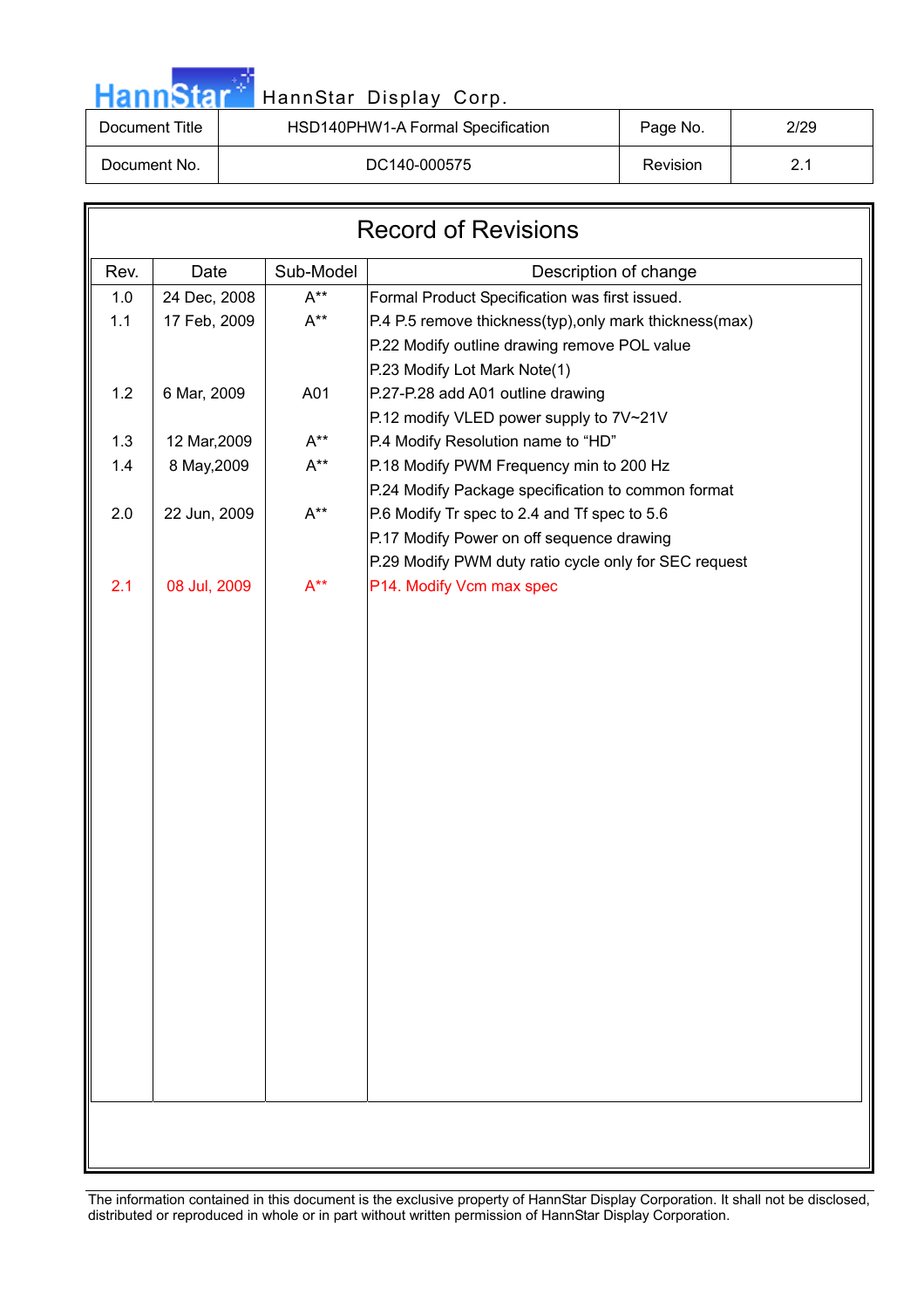| HannStar       | HannStar Display Corp.            |                 |      |
|----------------|-----------------------------------|-----------------|------|
| Document Title | HSD140PHW1-A Formal Specification | Page No.        | 3/29 |
| Document No.   | DC140-000575                      | <b>Revision</b> | 2.1  |

والمرادي

| 1.0  | p.4  |
|------|------|
| 2.0  | p.5  |
| 3.0  | p.6  |
| 4.0  | p.10 |
| 5.0  | p.12 |
| 6.0  | p.13 |
| 7.0  | p.20 |
| 8.0  | p.21 |
| 9.0  | p.23 |
| 10.0 | p.24 |
| 11.0 | p.25 |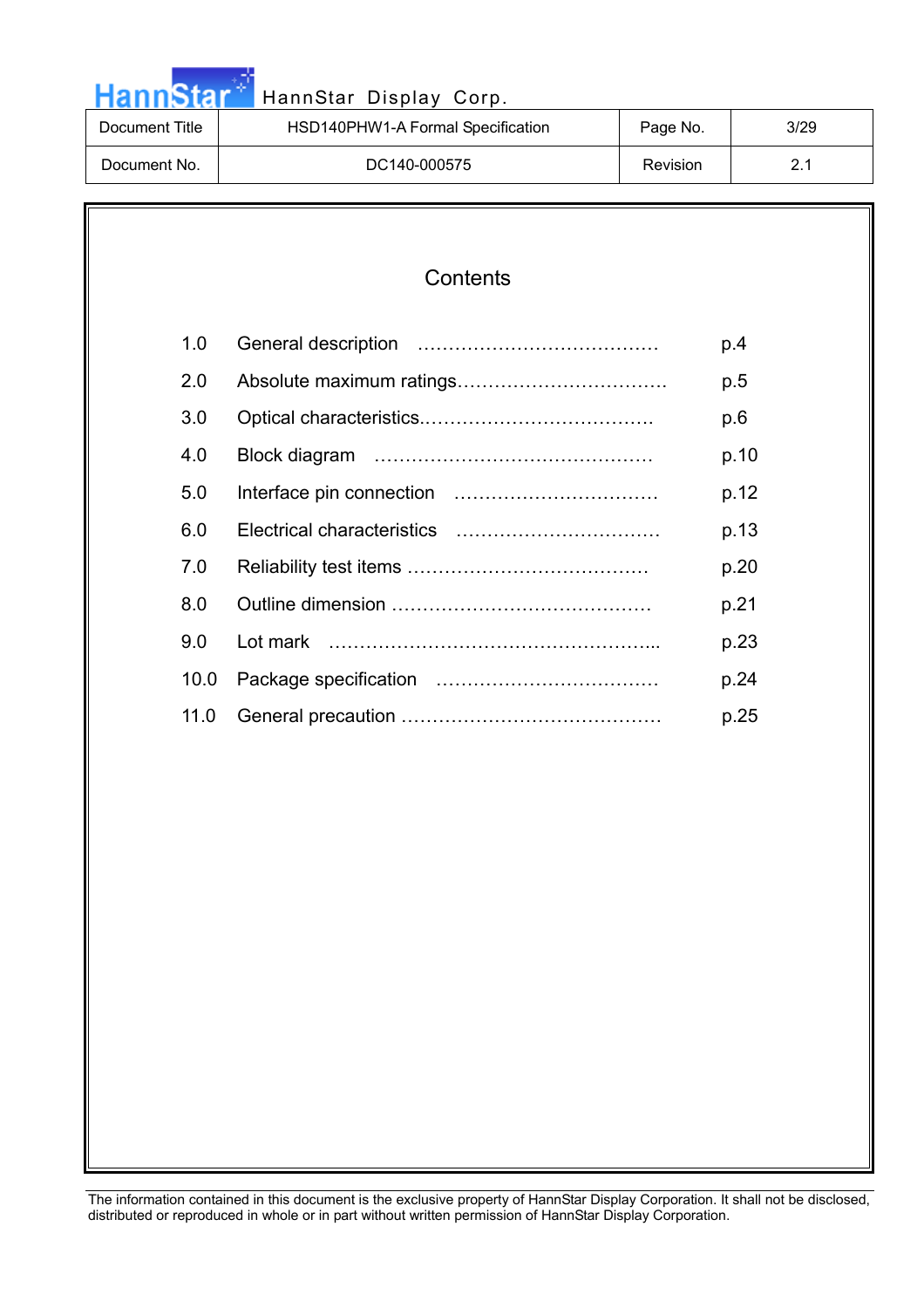

## HannStar<sup>57</sup> HannStar Display Corp.

| Document Title | HSD140PHW1-A Formal Specification | Page No. | 4/29 |
|----------------|-----------------------------------|----------|------|
| Document No.   | DC140-000575                      | Revision |      |

#### **1.0 GENERAL DESCRIPTION**

#### **1.1 Introduction**

HannStar Display model HSD140PHW1-A is a color active matrix thin film transistor (TFT) liquid crystal display (LCD) that uses amorphous silicon TFT as a switching device. This model is composed of a TFT LCD panel, a driving circuit and a back light system. This TFT LCD has a 14 (16:9) inch diagonally measured active display area with HD (1366 horizontal by 768 vertical pixel) resolution.

#### **1.2 Features**

- $\blacksquare$  14 (16:9 diagonal) inch configuration
- One channel LVDS interface
- $\blacksquare$  262K color by 6 bit R.G.B signal input
- RoHS Compliance
- **Halogen Free**

#### **1.3 General information**

| Item                     |                   | Specification                     | Unit   |
|--------------------------|-------------------|-----------------------------------|--------|
| <b>Outline Dimension</b> |                   | 323.5(Typ) x 192(Typ) x 5.2 (Max) | mm     |
| Display area             |                   | 309.40(H) x 173.95(V)             | mm     |
| Number of Pixel          |                   | 1366 RGB (H) x 768(V)             | pixels |
| Pixel pitch              |                   | $0.2265(H) \times 0.2265(V)$      | mm     |
| Pixel arrangement        |                   | <b>RGB Vertical stripe</b>        |        |
| Display mode             |                   | Normally white                    |        |
| <b>NTSC</b>              |                   | 60                                | %      |
| Surface treatment        |                   | Glare, Hard-Coating (3H)          |        |
| Weight                   |                   | 350 (Typ.)                        | g      |
| <b>Back-light</b>        |                   | <b>White LED</b>                  |        |
| Power                    | Logic System      | $1.2$ (Max.)                      | W      |
| Consumption              | <b>B/L System</b> | $3.6$ (Max.)                      | W      |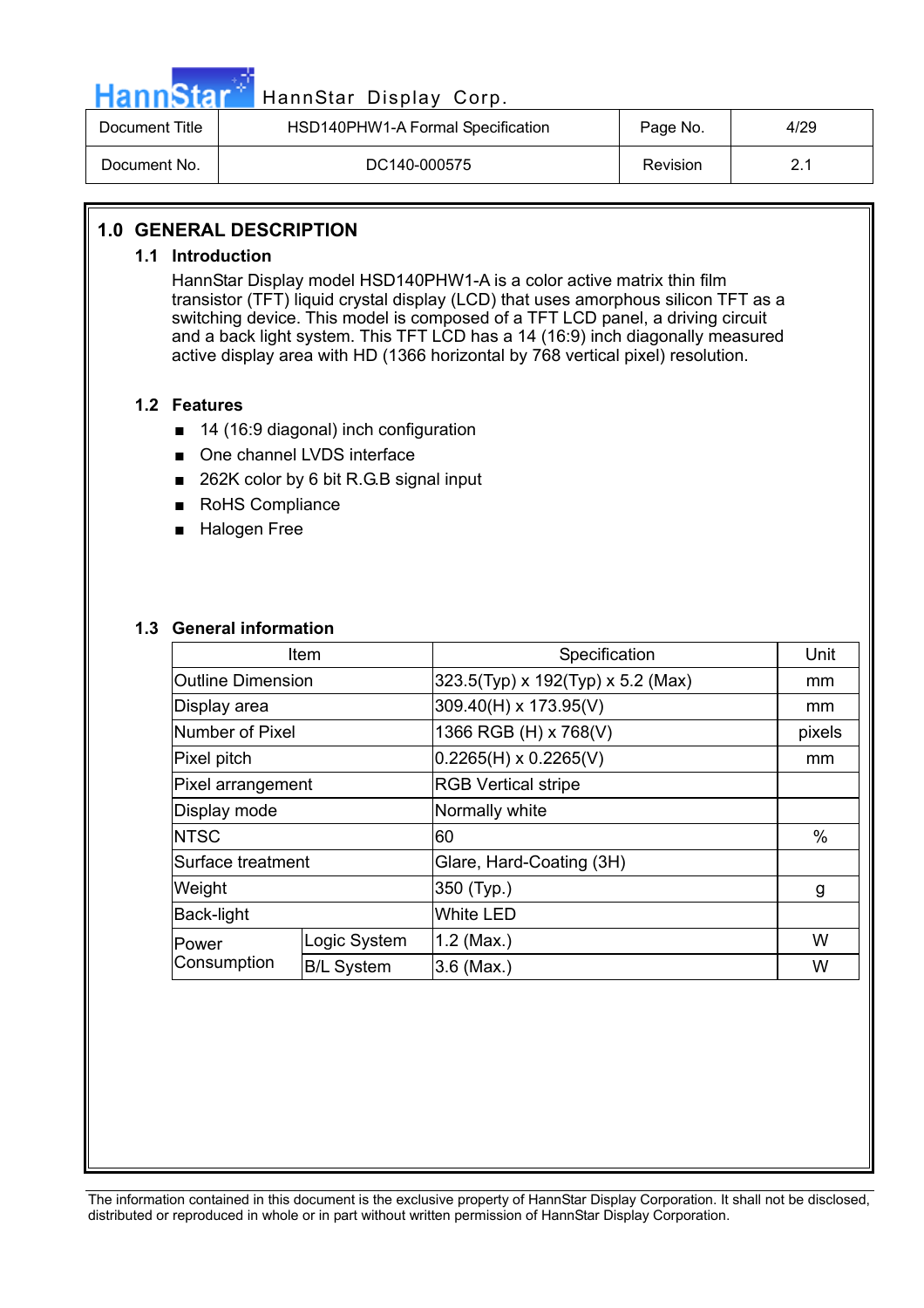

| Document Title | HSD140PHW1-A Formal Specification | Page No. | 5/29 |
|----------------|-----------------------------------|----------|------|
| Document No.   | DC140-000575                      | Revision | າ 1  |

#### **1.4 Mechanical Information**

| Item                  |                | Min.  | Typ.  | Max.  | Unit |
|-----------------------|----------------|-------|-------|-------|------|
|                       | Horizontal (H) | 323   | 323.5 | 324   | mm   |
| Module<br><b>Size</b> | Vertical (V)   | 191.5 | 192   | 192.5 | mm   |
|                       | Depth (D)      |       |       | 5.2   | mm   |
| Weight                |                |       | 350   | 360   | g    |

### **2.0 ABSOLUTE MAXIMUM RATINGS**

#### **2.1 Electrical Absolute Rating**

#### **2.1.1 TFT LCD Module**

| ltem                 | Svmbol | Min. | Max. | Unit | <b>Note</b> |
|----------------------|--------|------|------|------|-------------|
| Logic Supply voltage | V DD   | −∪.ບ |      |      |             |

#### **2.1.2 Environment Absolute Rating**

| Item                  | Symbol | Min. | Max. | Unit | <b>Note</b> |
|-----------------------|--------|------|------|------|-------------|
| Operating Temperature | opa    |      | 50   |      |             |
| Storage Temperature   | l stg  | -20  | 60   |      |             |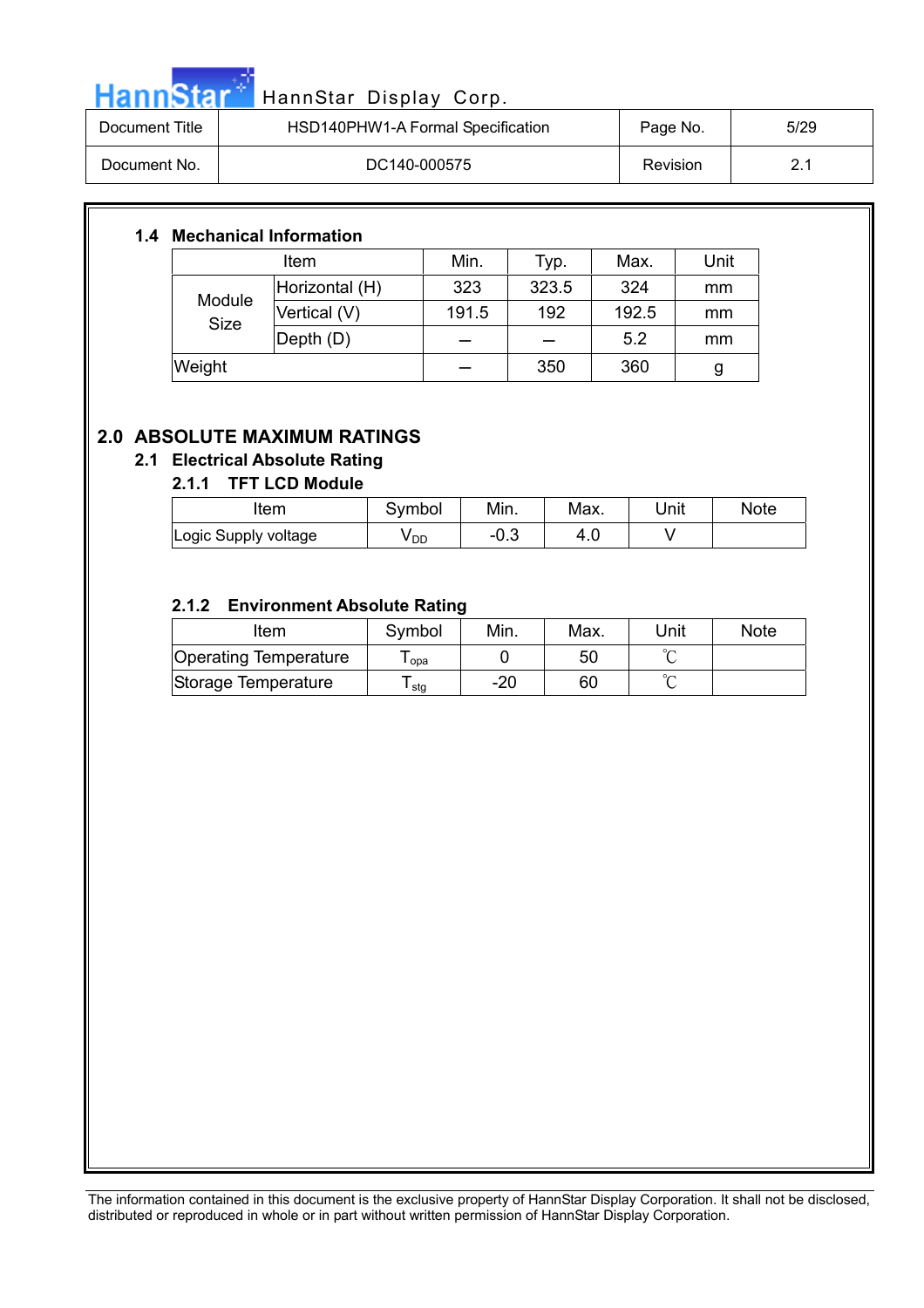| . . |      |  |
|-----|------|--|
|     | nn S |  |

## HannStar Display Corp.

| Document Title | HSD140PHW1-A Formal Specification | Page No.        | 6/29 |
|----------------|-----------------------------------|-----------------|------|
| Document No.   | DC140-000575                      | <b>Revision</b> |      |

| Item                           |               | Symbol     | Condition                   | Min.  | Typ.  | Max.  | Unit              | <b>Note</b>              |
|--------------------------------|---------------|------------|-----------------------------|-------|-------|-------|-------------------|--------------------------|
| Contrast                       |               | <b>CR</b>  |                             | 400   | 500   |       |                   | (1)(2)(4)                |
|                                | <b>Rising</b> | Tr         |                             |       | 2.4   | 4.8   |                   |                          |
| Response time                  | Falling       | Tf         |                             |       | 5.6   | 11.2  | msec              | (1)(3)                   |
| White luminance<br>$(5$ point) |               | $Y_L$      |                             | 176   | 220   |       | cd/m <sup>2</sup> | (1)(4)(5)<br>$(IL=20mA)$ |
|                                |               | $R_{x}$    | $\Theta = 0$                | 0.589 | 0.619 | 0.649 |                   |                          |
|                                | Red           | $R_Y$      | Normal                      | 0.309 | 0.339 | 0.369 |                   |                          |
|                                |               | $G_{x}$    | viewing                     | 0.310 | 0.340 | 0.370 |                   |                          |
| Color                          | Green         | $G_Y$      | angle                       | 0.582 | 0.612 | 0.642 |                   |                          |
| chromaticity                   |               | $B_x$      |                             | 0.119 | 0.149 | 0.179 |                   |                          |
| (CIE1931)                      | <b>Blue</b>   | $B_Y$      |                             | 0.041 | 0.071 | 0.101 |                   |                          |
|                                |               | $W_{x}$    | 0.283                       | 0.313 | 0.343 |       |                   |                          |
|                                | White         | $W_{y}$    |                             | 0.299 | 0.329 | 0.359 |                   |                          |
|                                |               | $\Theta_L$ |                             | 40    | 45    |       |                   |                          |
|                                | Hor.          | $\Theta_R$ |                             | 40    | 45    |       |                   |                          |
| Viewing angle                  |               | $\Theta_U$ | CR>10                       | 10    | 15    |       |                   | (1)(4)                   |
|                                | Ver.          | $\Theta_D$ |                             | 30    | 35    |       |                   |                          |
| <b>Brightness uniformity</b>   |               | $B_{UNI}$  | $\Theta = 0$<br>(5point)    | 80    |       |       | $\frac{0}{0}$     | (6)                      |
| <b>Brightness Uniformity</b>   |               | $B_{UNI}$  | $\Theta = 0$<br>(13 points) | 70    |       |       | %                 | (6)                      |

#### **3.2 Measuring Condition**

- $\blacksquare$  Measuring surrounding: dark room
- **E** LED current  $I_L$ : 20mA / single LED
- Ambient temperature: 25±2°C
- $\blacksquare$  15min. warm-up time.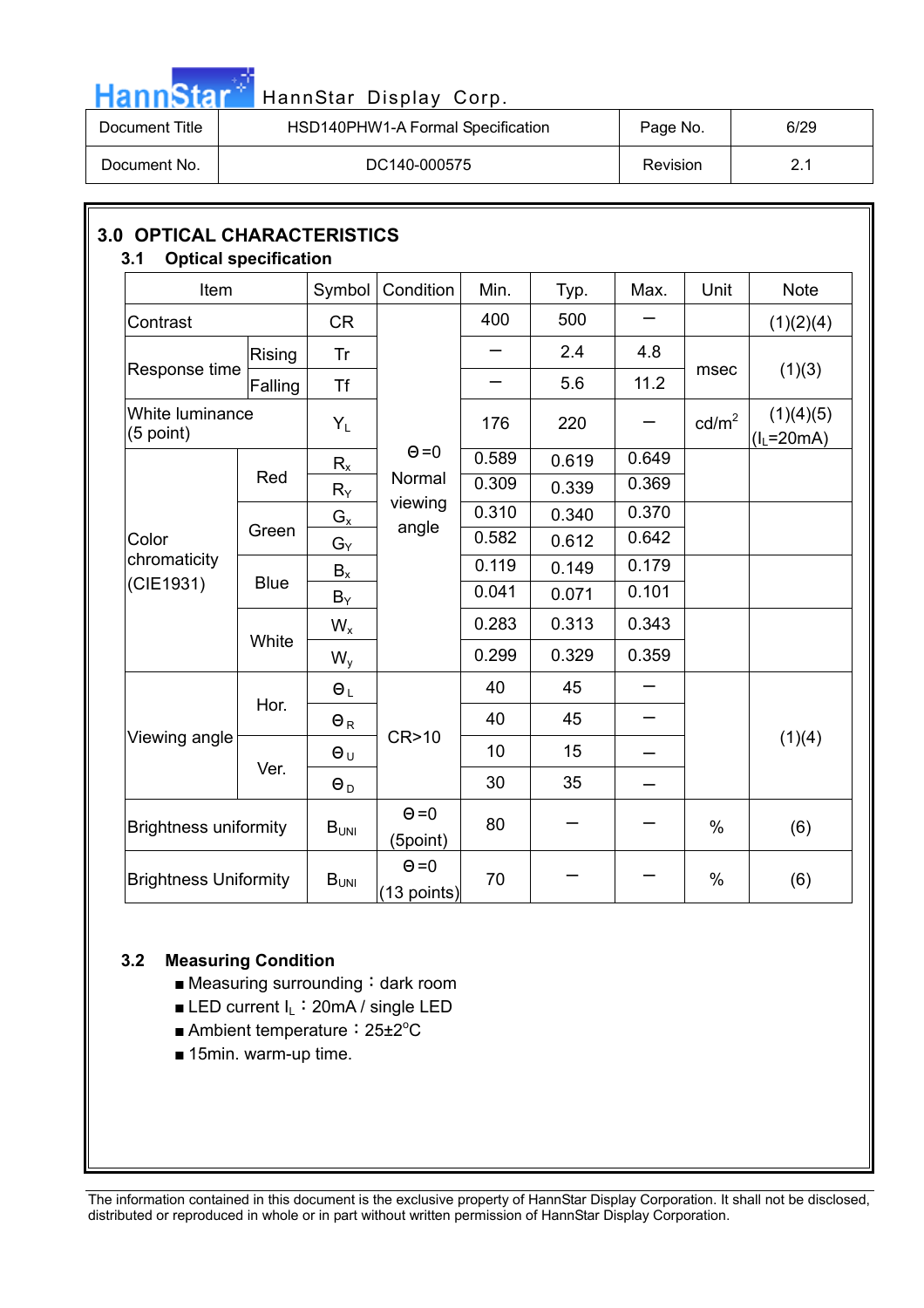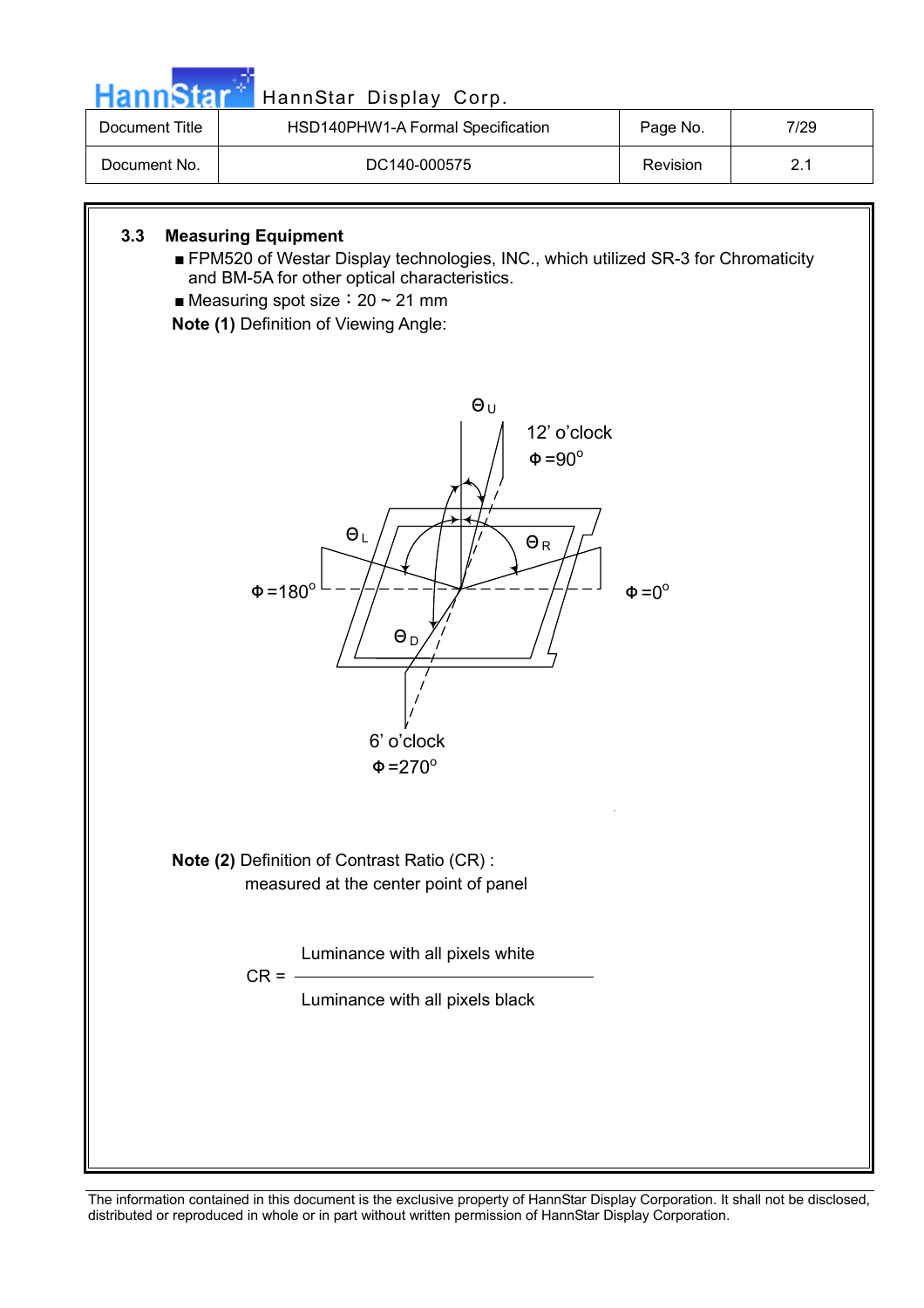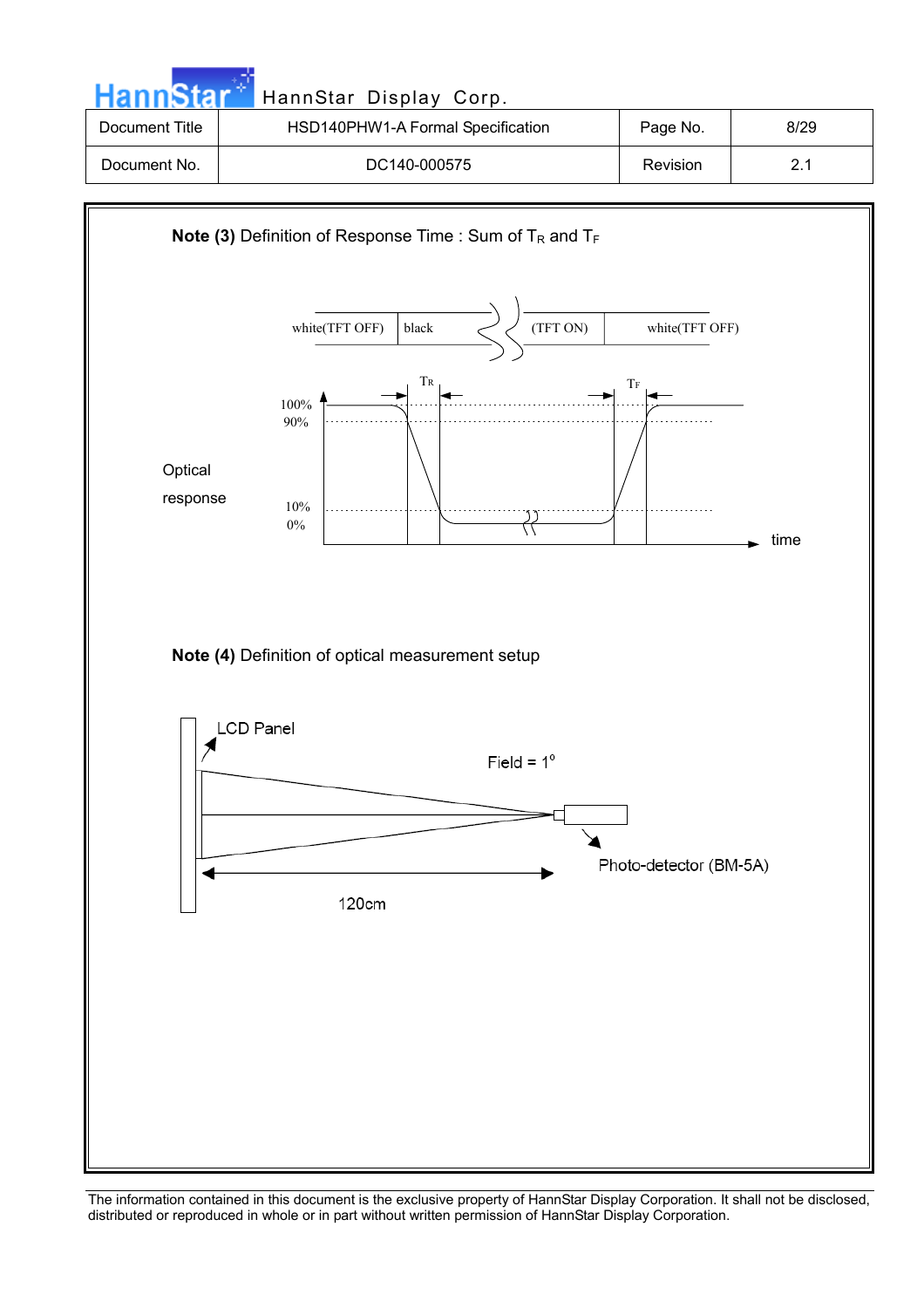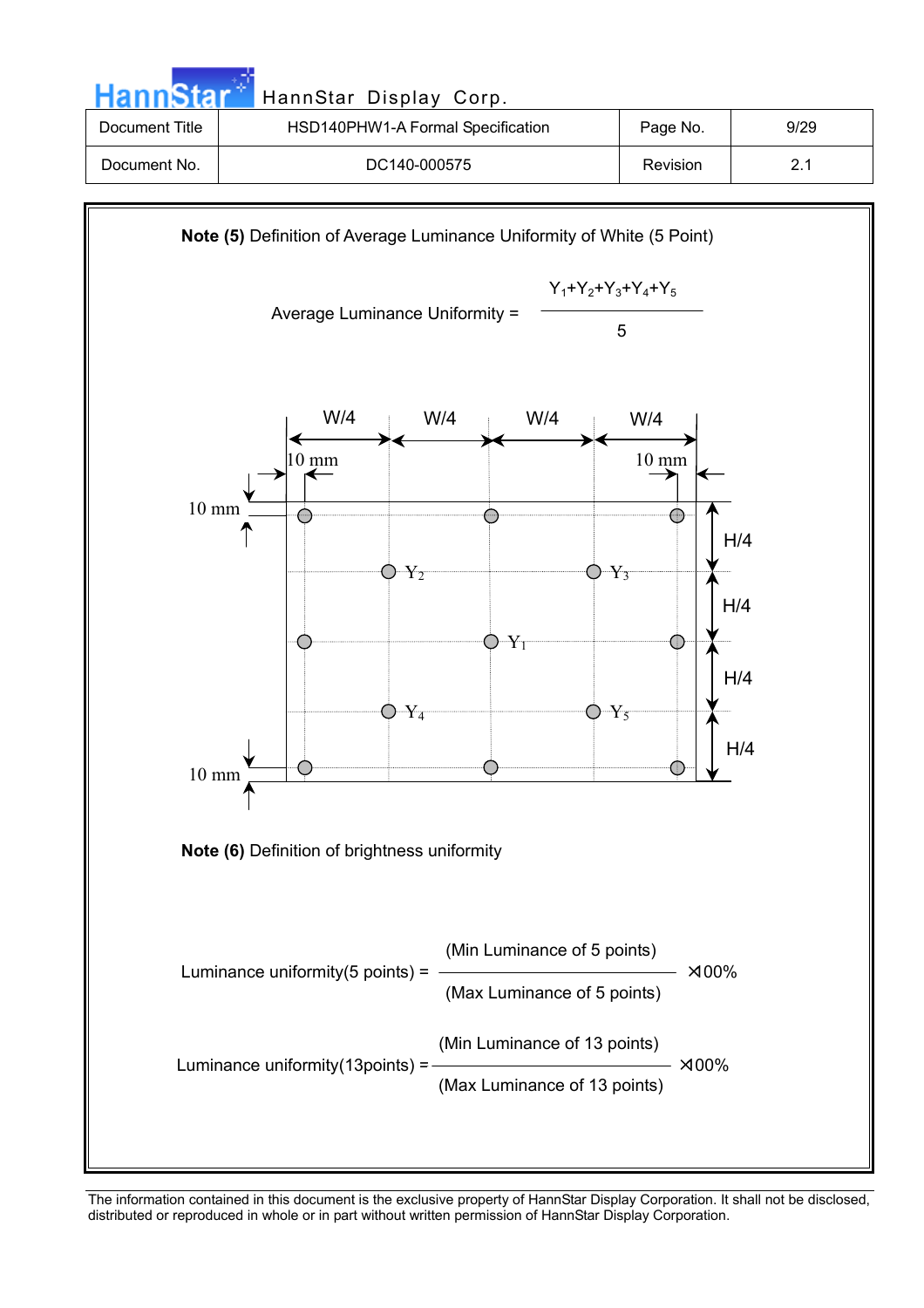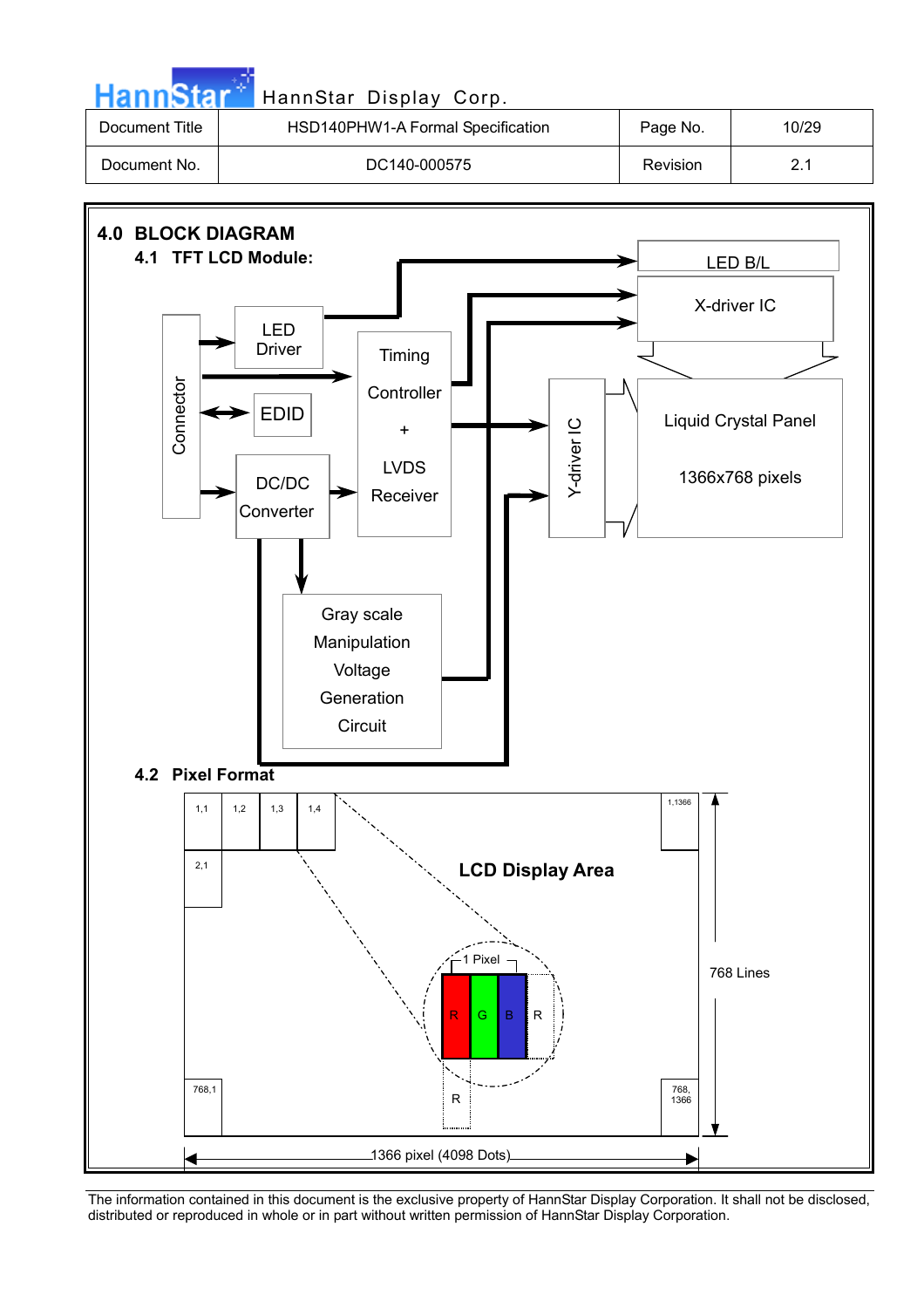| <b>HannStar</b> | HannStar Display Corp.            |          |       |
|-----------------|-----------------------------------|----------|-------|
| Document Title  | HSD140PHW1-A Formal Specification | Page No. | 11/29 |
| Document No.    | DC140-000575                      | Revision | 2.1   |

a mata

|                         |                          | <b>MSB</b>              |                              |                   |                              | LSB                     | <b>MSB</b>              |                         |                         |                     |                         | LSB MSB                       |                     |                     |                                  |                         | <b>LSB</b>     | Gray scale                                           |
|-------------------------|--------------------------|-------------------------|------------------------------|-------------------|------------------------------|-------------------------|-------------------------|-------------------------|-------------------------|---------------------|-------------------------|-------------------------------|---------------------|---------------------|----------------------------------|-------------------------|----------------|------------------------------------------------------|
|                         | Display                  | R5 R4                   |                              | R <sub>3</sub>    | R <sub>2</sub>               | R1                      | $R0$ G5 G4              |                         | G <sub>3</sub>          | G2G1                |                         | G0 B5 B4                      |                     | <b>B3</b>           | <b>B2</b>                        | <b>B1</b>               | B <sub>0</sub> | level                                                |
|                         | <b>Black</b>             |                         |                              | L                 |                              |                         |                         |                         |                         |                     | L                       |                               |                     | L                   | L                                |                         |                |                                                      |
|                         | <b>Blue</b>              | L                       | L                            | L                 |                              | L                       | L                       | L                       |                         | L                   | L                       | Ξ<br>L                        | $\overline{H}$      | $\overline{H}$      | $\overline{\mathsf{H}}$          | H                       | Η              |                                                      |
|                         | Green                    |                         |                              | L                 |                              |                         | $\frac{1}{\text{H}}$    | $\overline{H}$          | $\overline{H}$          | $\overline{H}$      | $\overline{H}$          | H L                           | L                   | L                   | L                                |                         | Η              | $\blacksquare$                                       |
| <b>Basic</b><br>color   | <b>Light Blue</b><br>Red | L<br>Н                  | L<br>$\mathsf{H}$            | L<br>$\mathsf{H}$ | H                            | L<br>н                  | Η<br>HIL                | $\overline{H}$<br>L     | $\overline{H}$<br>L     | $\mathsf{H}$        | $\overline{H}$<br>L     | $\overline{H}$ H<br>L         | $\overline{H}$<br>L | Η<br>L              | $\overline{H}$<br>L              | $\overline{H}$          |                | $\overline{\phantom{a}}$                             |
|                         | Purple                   | $\mathsf{H}$            | $\overline{H}$               | $\overline{H}$    | $\overline{H}$               | $\overline{\mathsf{H}}$ | $\frac{1}{\sqrt{2}}$    | L                       |                         |                     | L                       | L<br>Ξ                        | $\overline{H}$      | $\overline{H}$      | $\overline{H}$                   | H                       | $\overline{H}$ | $\overline{\phantom{a}}$<br>$\overline{\phantom{a}}$ |
|                         | Yellow                   | $\mathsf{H}$            | $\overline{H}$               | $\overline{H}$    | $\overline{\mathsf{H}}$      | $\overline{\mathsf{H}}$ | $\frac{}{\overline{H}}$ | $\overline{H}$          | $\overline{H}$          | $\overline{H}$      | $\overline{H}$          | H L                           | L                   | L                   | L                                | L                       |                | $\overline{\phantom{a}}$                             |
|                         | White                    | H                       | $\overline{H}$               | $\overline{H}$    | $\overline{H}$               | $\overline{\mathsf{H}}$ | $\frac{}{\overline{H}}$ | $\overline{H}$          | $\overline{\mathsf{H}}$ | $\overline{H}$      | $\overline{H}$          | $\overline{\overline{H}}$     | $\overline{H}$      | $\overline{H}$      | $\overline{H}$                   | $\overline{H}$          | $\overline{H}$ | $\overline{\phantom{a}}$                             |
|                         | <b>Black</b>             |                         | L                            | L                 | L                            | L                       | LЩ                      | L                       | L                       | L                   | L                       | L                             | Г                   | L                   | L                                | L                       |                | L <sub>0</sub>                                       |
|                         |                          |                         | L                            | L                 | L                            | L                       | H L                     | L                       | L                       | L                   | L                       | L<br>L                        | L                   | L                   | L                                | L                       |                | L1                                                   |
|                         |                          |                         | L                            | L                 |                              | $\overline{H}$          | ЦL                      | L                       | L                       |                     | L                       | L<br>L                        | L                   |                     | L                                | L                       |                | $\overline{L2}$                                      |
| Gray                    | Dark                     |                         |                              |                   |                              |                         |                         |                         |                         |                     |                         |                               |                     |                     |                                  |                         |                |                                                      |
| scale                   | ↑                        |                         |                              |                   |                              |                         |                         |                         |                         |                     |                         |                               |                     |                     |                                  |                         |                | L3L60                                                |
| of Red                  | T<br>Light               |                         |                              |                   |                              |                         |                         |                         |                         |                     |                         |                               |                     |                     |                                  |                         |                |                                                      |
|                         |                          | H                       | H                            | H                 | Н                            | L                       | H L                     | L                       |                         |                     | L                       | L<br>IL                       | L                   | L                   | L                                | L                       |                | L61                                                  |
|                         |                          | $\overline{H}$          | $\overline{H}$               | $\overline{H}$    | $\overline{H}$               | $\overline{H}$          | LIL                     | L                       | L                       |                     | L                       | L                             | L                   | L                   | L                                | L                       |                | L62                                                  |
|                         | Red                      | $\overline{\mathsf{H}}$ | $\overline{\mathsf{H}}$      | $\overline{H}$    | Ή                            | $\overline{\mathsf{H}}$ | H L                     | L                       | L                       |                     | L                       | L                             | L                   | L                   | L                                | L                       |                | Red L63                                              |
|                         | <b>Black</b>             | L                       | L                            | L                 | L                            | L                       | LIL                     | L                       | L                       | L                   | L                       | L<br>L                        | L                   | L                   | L                                | L                       |                | L <sub>0</sub>                                       |
|                         |                          |                         | L                            | L                 |                              | L                       | $\mathsf{L}$            | L                       | L                       | L                   | L                       | $\overline{H}$                | L                   | L                   | L                                | L                       |                | L1                                                   |
|                         |                          |                         | L                            | L                 |                              |                         | $\mathsf{L}$            | L                       |                         |                     | Η                       | L                             | L                   |                     | L                                |                         |                | L2                                                   |
|                         | Dark                     |                         |                              |                   |                              |                         |                         |                         |                         |                     |                         |                               |                     |                     |                                  |                         |                |                                                      |
| Gray<br>scale of        | ↑                        |                         |                              |                   |                              |                         |                         |                         |                         |                     |                         |                               |                     |                     |                                  |                         |                | L3L60                                                |
| Green                   |                          |                         |                              |                   |                              |                         |                         |                         |                         |                     |                         |                               |                     |                     |                                  |                         |                |                                                      |
|                         | Light                    |                         |                              |                   |                              |                         |                         |                         |                         |                     |                         |                               |                     |                     |                                  |                         |                |                                                      |
|                         |                          |                         | L                            | L                 |                              | L                       | . н                     | $\mathsf{H}$            | Н                       | Н                   | L                       | HIL                           | L                   | L                   | L                                | L                       | L              | L61                                                  |
|                         |                          |                         | L                            | L                 |                              |                         | Ε                       | $\overline{H}$          | $\overline{H}$          | $\mathsf{H}$        | $\mathsf{H}$            | L                             | L                   | L                   | L                                |                         |                | L62                                                  |
|                         | Green<br><b>Black</b>    |                         |                              | L<br>L            |                              |                         | $\overline{H}$<br>L     | $\overline{H}$<br>L     | $\overline{H}$          | $\overline{H}$      | $\overline{H}$<br>Ĺ     | H L<br>L                      | L<br>L              |                     | L<br>L                           |                         |                | Green L63<br>L <sub>0</sub>                          |
|                         |                          |                         |                              | L                 |                              |                         | L                       | L                       |                         |                     | L                       | Г<br>L<br>$\mathsf{L}$        |                     |                     | L                                |                         | $\overline{H}$ | L1                                                   |
|                         |                          |                         | L                            | L                 |                              |                         | $\mathsf{L}$            | L                       | L                       | L                   | L                       | L                             | L                   | L                   | L                                | Η                       |                | $\overline{L2}$                                      |
|                         | Dark                     |                         |                              |                   |                              |                         |                         |                         |                         |                     |                         |                               |                     |                     |                                  |                         |                |                                                      |
| Gray                    | ↑                        |                         |                              |                   |                              |                         |                         |                         |                         |                     |                         |                               |                     |                     |                                  |                         |                |                                                      |
| scale of                |                          |                         |                              |                   |                              |                         |                         |                         |                         |                     |                         |                               |                     |                     |                                  |                         |                | L3L60                                                |
| <b>Blue</b>             | Light                    |                         |                              |                   |                              |                         |                         |                         |                         |                     |                         |                               |                     |                     |                                  |                         |                |                                                      |
|                         |                          |                         |                              |                   | ш                            | ш                       |                         |                         |                         |                     |                         | LН                            | $\overline{H}$      | H                   | $\mathsf{H}$                     |                         | H              | L61                                                  |
|                         |                          |                         | <u>_</u><br>L                | ┕<br>L            | L                            | L                       | ь.<br>LIL               | щ<br>L                  | L                       | ┕<br>L              | L                       | ЦH                            | $\mathsf{H}$        | $\mathsf{H}$        | $\mathsf{H}$                     | ь<br>$\mathsf{H}$       | L              | L62                                                  |
|                         | <b>Blue</b>              |                         | L                            | L                 | L                            | L                       | LIL                     | L                       |                         | L                   | L                       | $\overline{\mathsf{H}}$<br>L  | $\overline{H}$      | $\overline{H}$      | $\overline{H}$                   | Н                       | $\mathsf{H}$   | Blue L63                                             |
|                         | <b>Black</b>             |                         | L                            | L                 |                              | L                       | L L                     | L                       |                         |                     | L                       | L                             | L                   | L                   | L                                |                         | L              | L <sub>0</sub>                                       |
|                         |                          |                         | L                            | L                 | L                            | L                       | H L                     | L                       | L                       | L                   | L                       | $\overline{H L}$              | L                   | L                   | L                                | L                       | $\overline{H}$ | L1                                                   |
|                         |                          |                         | L                            | L                 | L                            | $\overline{\mathsf{H}}$ | LL                      | L                       | L                       | L                   | $\overline{\mathsf{H}}$ | L L                           | L                   | L                   | L                                | $\overline{H}$          | L              | L2                                                   |
| Gray                    | Dark                     |                         |                              |                   |                              |                         |                         |                         |                         |                     |                         |                               |                     |                     |                                  |                         |                |                                                      |
| scale of                | ↑                        |                         |                              |                   |                              |                         |                         |                         |                         |                     |                         |                               |                     |                     |                                  |                         |                | L3L60                                                |
| White &<br><b>Black</b> | Light                    |                         |                              |                   |                              |                         |                         |                         |                         |                     |                         |                               |                     |                     |                                  |                         |                |                                                      |
|                         |                          |                         |                              | $\overline{H}$    |                              |                         |                         | $\overline{H}$          | $\overline{H}$          |                     |                         |                               |                     |                     |                                  |                         |                |                                                      |
|                         |                          | Η<br>Η                  | Н<br>$\overline{\mathsf{H}}$ | $\overline{H}$    | H<br>$\overline{\mathsf{H}}$ | L<br>Ξ                  | H H<br>ЦH               | $\overline{\mathsf{H}}$ | Η                       | Н<br>$\overline{H}$ | L<br>$\overline{H}$     | $\frac{}{\overline{H}}$<br>LН | Η<br>Η              | Η<br>$\overline{H}$ | $\overline{H}$<br>$\overline{H}$ | L<br>$\overline{H}$     | H              | L61<br>L62                                           |
|                         | White                    | Η                       | $\overline{H}$               | $\overline{H}$    | Ή                            | $\overline{\mathsf{H}}$ | H H                     | $\overline{\mathsf{H}}$ | $\overline{H}$          | $\overline{H}$      | $\overline{\mathsf{H}}$ | H H                           | Ξ                   | $\overline{H}$      | $\overline{H}$                   | $\overline{\mathsf{H}}$ | Ξ              | White L63                                            |
|                         |                          |                         |                              |                   |                              |                         |                         |                         |                         |                     |                         |                               |                     |                     |                                  |                         |                |                                                      |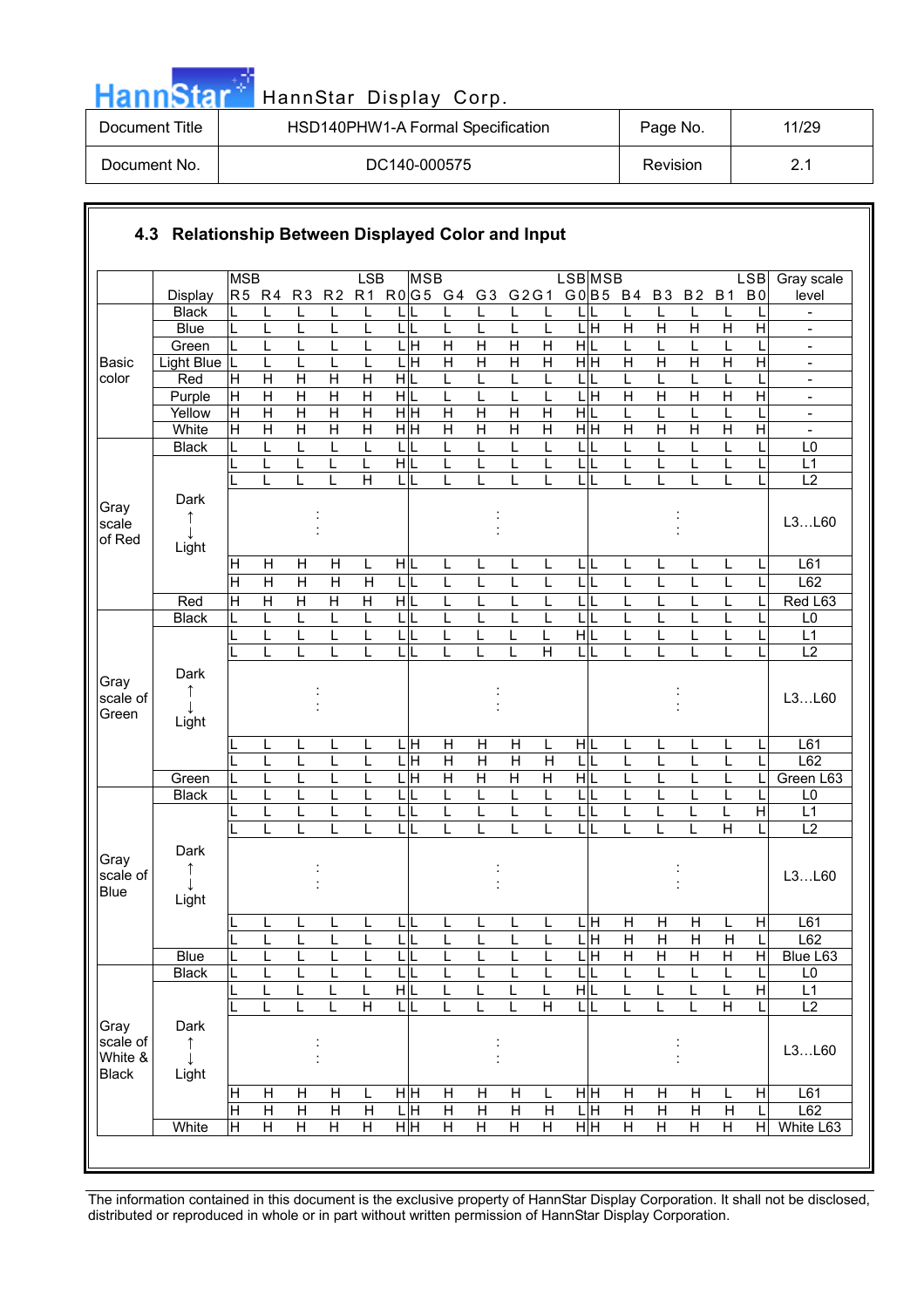

| Document Title | HSD140PHW1-A Formal Specification | Page No.        | 12/29 |
|----------------|-----------------------------------|-----------------|-------|
| Document No.   | DC140-000575                      | <b>Revision</b> |       |

### **5.0 INTERFACE PIN CONNECTION**

#### **5.1 TFT LCD Module: CN1** (Input signal): IPEX 20455-040E-12 (IPEX or equivalent)

| Pin No.         | Signal                 | Description                                                         |
|-----------------|------------------------|---------------------------------------------------------------------|
| 1               | $\overline{\text{NC}}$ | Not connection                                                      |
| $\overline{2}$  | <b>AVDD</b>            | Power Supply, 3.3V (typical)                                        |
| $\overline{3}$  | <b>AVDD</b>            | Power Supply, 3.3V (typical)                                        |
| 4               | <b>DVDD</b>            | DDC 3.3V power                                                      |
| $\overline{5}$  | <b>NC</b>              | No Connection                                                       |
| 6               | <b>SCL</b>             | <b>EDID Clock</b>                                                   |
| $\overline{7}$  | <b>SDA</b>             | <b>EDID Data</b>                                                    |
| 8               | Rin0-                  | - LVDS differential data input (R0-R5,G0)                           |
| $\overline{9}$  | $Rin0+$                | +LVDS differential data input (R0-R5,G0)                            |
| 10              | <b>GND</b>             | Ground                                                              |
| 11              | Rin1-                  | - LVDS differential data input(G1-G5,B0-B1)                         |
| 12              | $Rin1+$                | +LVDS differential data input (G1-G5,B0-B1)                         |
| 13              | <b>GND</b>             | Ground                                                              |
| 14              | Rin2-                  | - LVDS differential data input (B2-B5,HS,VS,DE)                     |
| 15              | Rin2+                  | +LVDS differential data input (B2-B5,HS,VS,DE)                      |
| 16              | <b>GND</b>             | Ground                                                              |
| 17              | CIKIN-                 | -LVDS differential clock input                                      |
| 18              | CIKIN+                 | +LVDS differential clock input                                      |
| 19              | <b>GND</b>             | Ground                                                              |
| 20              | <b>NC</b>              | No Connection                                                       |
| 21              | <b>NC</b>              | <b>No Connection</b>                                                |
| 22              | <b>GND</b>             | Ground-Shield                                                       |
| 23              | <b>NC</b>              | <b>No Connection</b>                                                |
| $\overline{2}4$ | $\overline{\text{NC}}$ | <b>No Connection</b>                                                |
| 25              | <b>GND</b>             | Ground-Shield                                                       |
| 26              | <b>NC</b>              | <b>No Connection</b>                                                |
| 27              | <b>NC</b>              | <b>No Connection</b>                                                |
| 28              | <b>GND</b>             | Ground-Shield                                                       |
| 29              | <b>NC</b>              | <b>No Connection</b>                                                |
| 30              | <b>NC</b>              | <b>No Connection</b>                                                |
| 31              | <b>VLED GND</b>        | <b>LED Ground</b>                                                   |
| 32              | <b>VLED GND</b>        | <b>LED Ground</b>                                                   |
| 33              | <b>VLED GND</b>        | <b>LED Ground</b>                                                   |
| 34              | <b>NC</b>              | No Connection                                                       |
| 35              | <b>PWM</b>             | PWM Signal for LED dimming control                                  |
| 36              | LED EN                 | LED Enable Pin (+3V Input)                                          |
| 37              | <b>NC</b>              | No Connection                                                       |
| 38              | <b>VLED</b>            | <b>LED Power Supply 7-21V</b>                                       |
| 39              | <b>VLED</b>            | <b>LED Power Supply 7-21V</b>                                       |
| 40              | <b>VLED</b>            | <b>LED Power Supply 7-21V</b>                                       |
|                 |                        | Note: The brightness of LCD panel could be changed by adjusting PWM |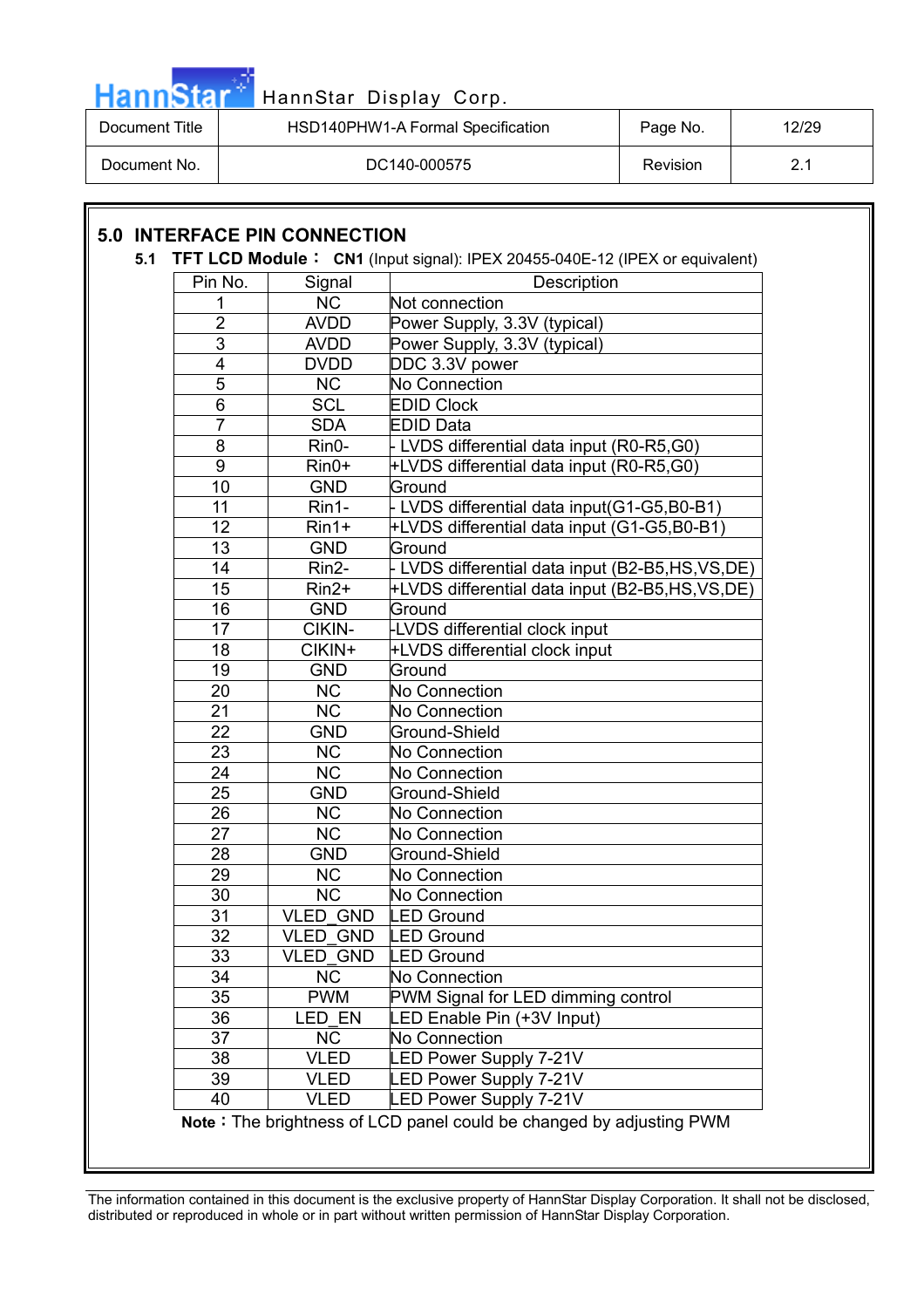|--|

### HannStar Display Corp.

| Document Title | HSD140PHW1-A Formal Specification | Page No.        | 13/29 |
|----------------|-----------------------------------|-----------------|-------|
| Document No.   | DC140-000575                      | <b>Revision</b> | 2.1   |

|  | <b>6.0 ELECTRICAL CHARACTERISTICS</b><br>6.1 TFT LCD Module |               |                          |      |      |      |                                       |
|--|-------------------------------------------------------------|---------------|--------------------------|------|------|------|---------------------------------------|
|  | <b>Item</b>                                                 | Symbol        | Min.                     | Typ. | Max. | Unit | <b>Note</b>                           |
|  | Supply Voltage                                              | $V_{DD}$      | 3.0                      | 3.3  | 3.6  | V    | Note $(1)$                            |
|  | Current of<br>power supply                                  | <b>IDD</b>    | $\overline{\phantom{a}}$ | 0.3  | ۰    | A    | $V_{DD} = 3.3V$<br>Black pattern (L0) |
|  | Inrush current                                              | <b>I</b> RUSH |                          |      | 1.50 | Α    | Note $(2)$                            |

**Note (1):** V<sub>DD</sub>-dip condition:

When VDD operating within 2.7V  $\leq$  VDD < 3.0V  $\cdot$  td  $\leq$  10ms, the display may momentarily become abnormal.

 $V_{DD}$ <2.7V,  $V_{DD}$  dip condition should also follow the power on/off conditions for supply voltage.

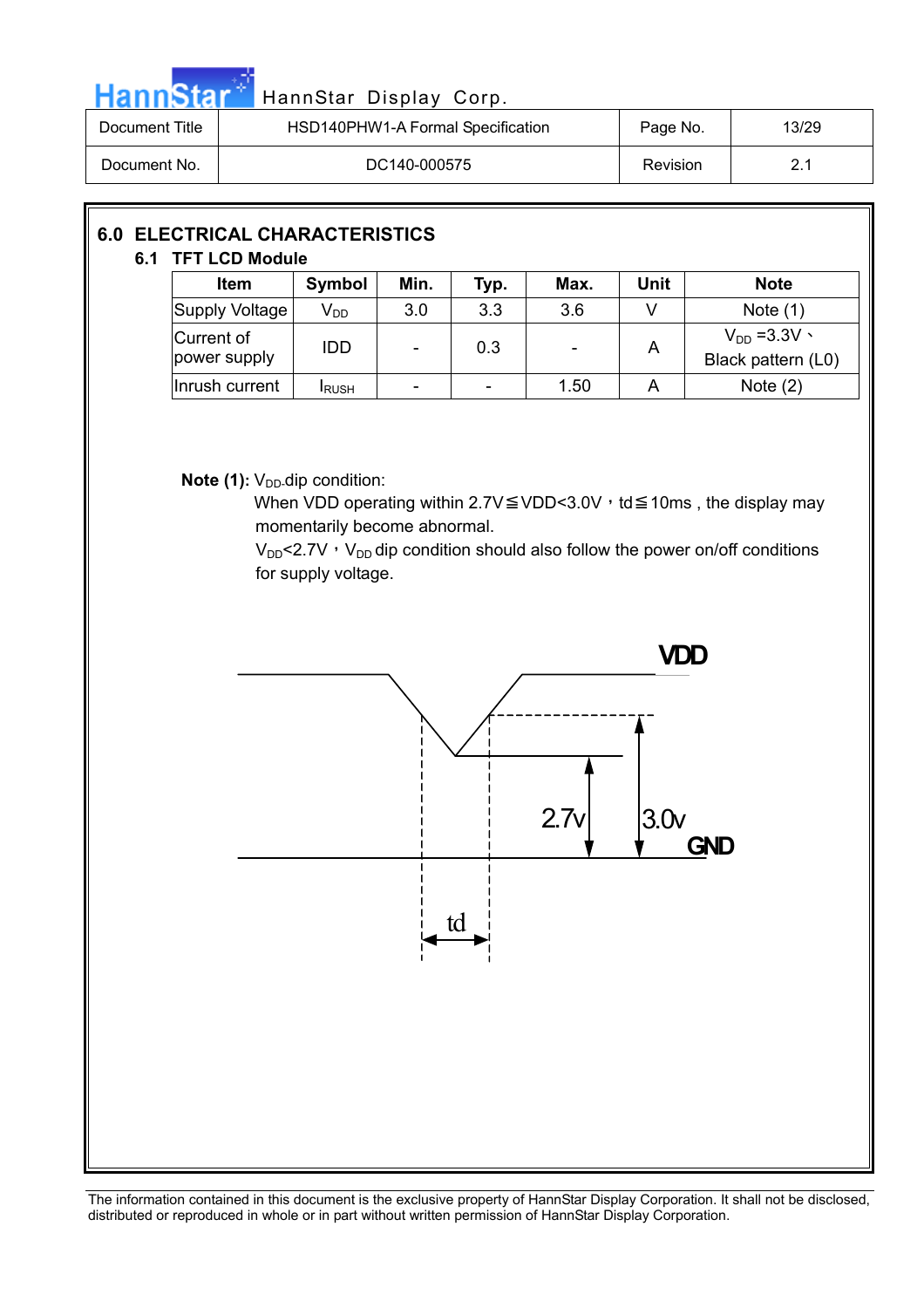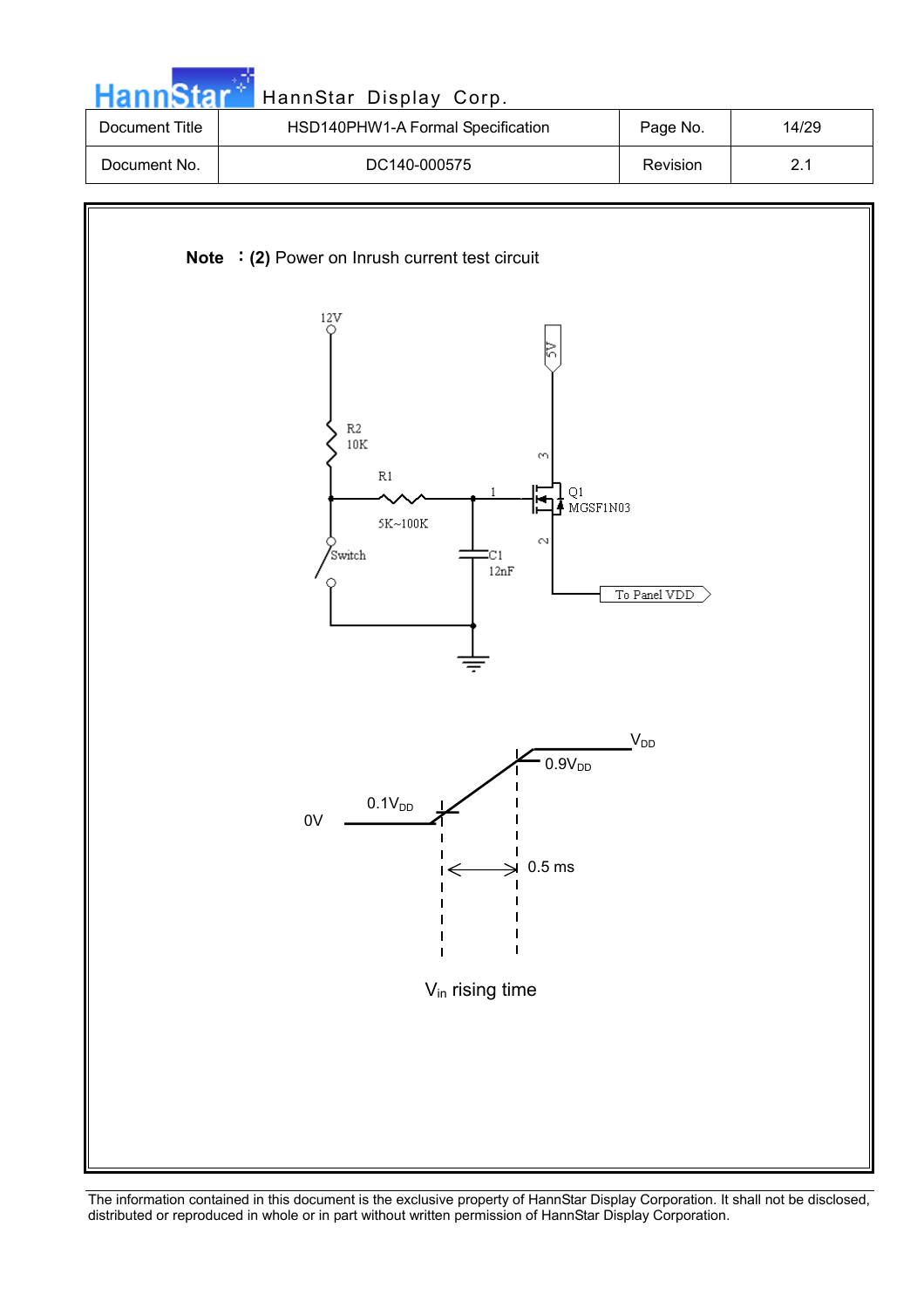| <b>HannStar</b> | HannStar Display Corp.            |          |       |
|-----------------|-----------------------------------|----------|-------|
| Document Title  | HSD140PHW1-A Formal Specification | Page No. | 15/29 |
| Document No.    | DC140-000575                      | Revision | 2.1   |

#### **6.2 Switching Characteristics for LVDS Receiver**  Item Symbol Min. Typ. Max. Unit Conditions Differential Input High Threshold Vth  $-$  100 mV Differential Input Low Threshold | Vtl | -100 |  $-$  |  $-$  | mV  $V_{CM} = 1.2V$ Input Current  $I_{\text{IN}}$   $I_{\text{IN}}$   $-10$   $-1$   $+10$   $\mu$ A Differential input Voltage  $I_{IN}$  $|V_{1D}|$  0.1 - 0.6 | V Common Mode Voltage Offset  $|V_{CM}| (|V_{ID}|/2) | 1.25 | 2.4-(|V_{ID}|/2) | V$

### **6.3 Bit Mapping & Interface Definition**



 for 6bits LVDS input LVDS Receiver Input Timing Definition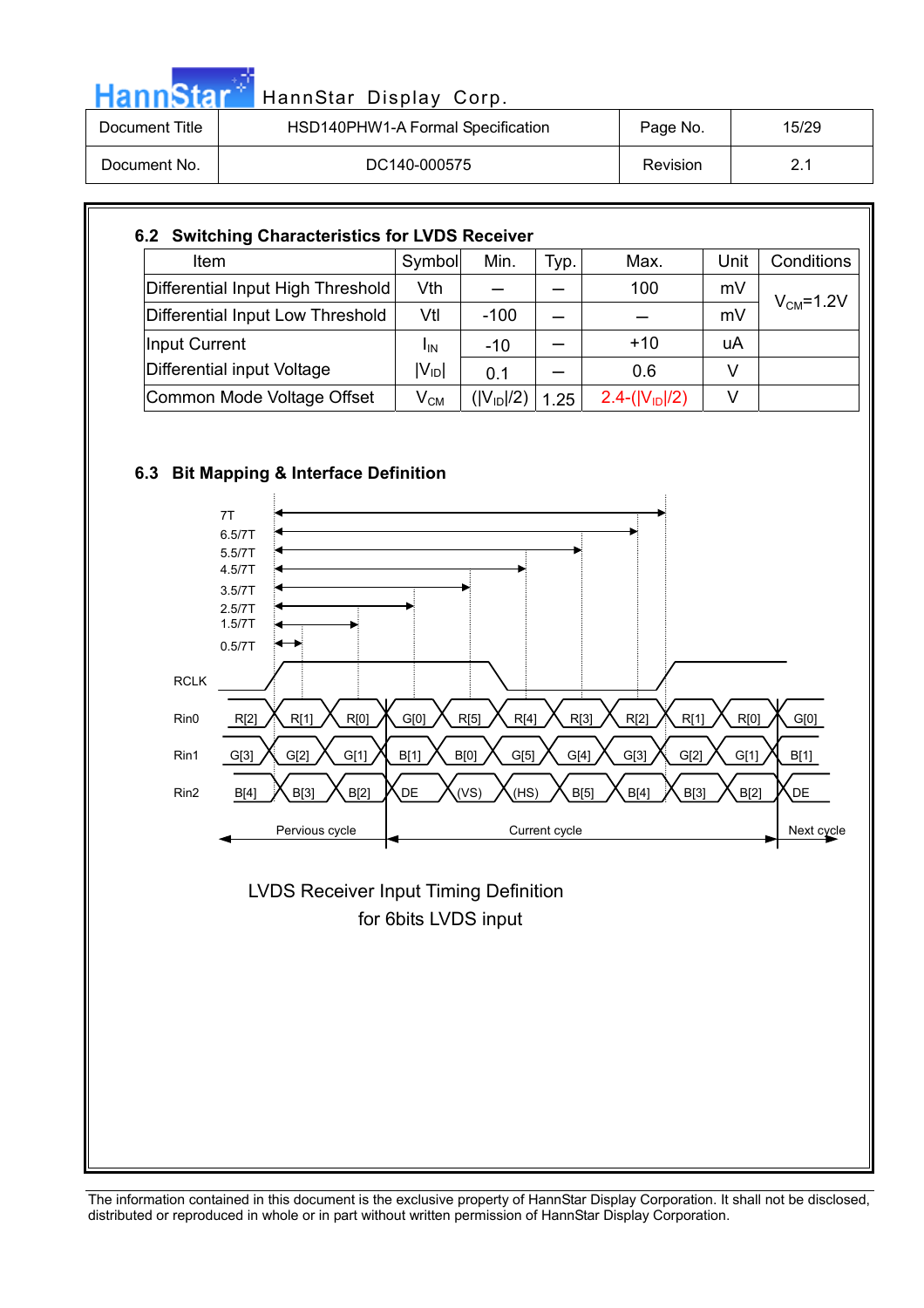|                     |                                 |                                   | HSD140PHW1-A Formal Specification | HannStar Display Corp. | Page No. |            | 16/29 |
|---------------------|---------------------------------|-----------------------------------|-----------------------------------|------------------------|----------|------------|-------|
| Document No.        |                                 | DC140-000575                      |                                   |                        | Revision |            | 2.1   |
|                     |                                 |                                   |                                   |                        |          |            |       |
|                     | 6.4 Interface Timing (DE mode)  |                                   |                                   |                        |          |            |       |
|                     | Item                            | Symbol                            | Min.                              | Typ.                   | Max.     | Unit       |       |
| <b>Frame Rate</b>   |                                 | --                                | 55                                | 60                     | 65       | <b>Hz</b>  |       |
| <b>Frame Period</b> |                                 | t1                                | 776                               | 806                    | 1023     | line       |       |
|                     | Vertical Display Time           | t2                                | 768                               | 768                    | 768      | line       |       |
|                     | Vertical Blanking Time          | t3                                | 8                                 | 40                     | 255      | line       |       |
|                     | 1 Line Scanning Time            | t4                                | 1396                              | 1552                   | 2047     | clock      |       |
|                     | Horizontal Display Time         | t5                                | 1366                              | 1366                   | 1366     | clock      |       |
|                     | <b>Horizontal Blanking Time</b> | t6                                | 30                                | 186                    | 681      | clock      |       |
| <b>Clock Rate</b>   |                                 | t7                                | 65                                | 75                     | 85       | <b>MHz</b> |       |
|                     |                                 |                                   |                                   |                        |          |            |       |
| DE<br>R,G,B[0:5]    | t4<br>X אי× X<br>X,3            |                                   | ௺ <b>௳</b> ௱௴௺௳௱௰                 | Χ                      |          |            |       |
| (2) Horizontal      |                                 |                                   | t4                                | X,767 X,768            |          |            |       |
| ${\tt NCLK}$        | t7                              |                                   |                                   |                        |          |            |       |
| DE                  |                                 |                                   | t5                                |                        | t6       |            |       |
| R, G, B[0:5]        | $\mathbf{2}$                    | 5<br>$_{\rm 3}$<br>$\overline{4}$ | 6                                 |                        | 1366     |            |       |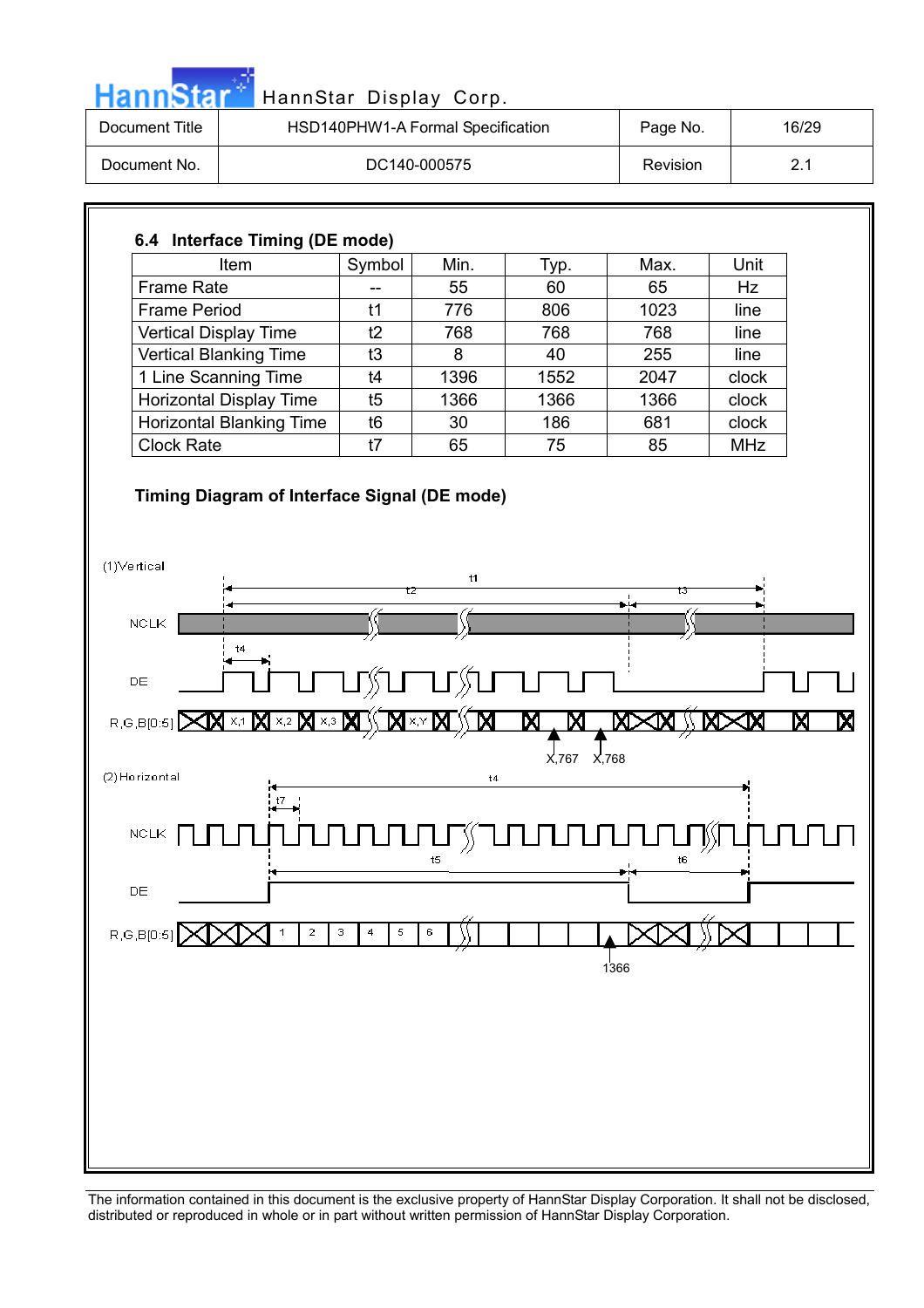| annStar                                                                                                                                                                                                                                                                                                                                                                                                                                                 |                                                                                                                     | HannStar Display Corp.                  |      |                                                   |                                               |             |  |
|---------------------------------------------------------------------------------------------------------------------------------------------------------------------------------------------------------------------------------------------------------------------------------------------------------------------------------------------------------------------------------------------------------------------------------------------------------|---------------------------------------------------------------------------------------------------------------------|-----------------------------------------|------|---------------------------------------------------|-----------------------------------------------|-------------|--|
| <b>Document Title</b>                                                                                                                                                                                                                                                                                                                                                                                                                                   | HSD140PHW1-A Formal Specification                                                                                   |                                         |      |                                                   | Page No.                                      | 17/29       |  |
| Document No.                                                                                                                                                                                                                                                                                                                                                                                                                                            | DC140-000575                                                                                                        |                                         |      |                                                   | Revision                                      | 2.1         |  |
| 6.5 Power On / Off Sequence                                                                                                                                                                                                                                                                                                                                                                                                                             |                                                                                                                     |                                         |      |                                                   |                                               |             |  |
| OV.<br>0V                                                                                                                                                                                                                                                                                                                                                                                                                                               | Power On<br><b>Power Supply</b><br>0.9V <sub>DD</sub><br>$0.1V_{DD}$<br>Signal<br><b>Backlight</b><br>(Recommended) | тр2 Ѥ<br>0.6V<br>TP <sub>5</sub><br>50% | 0.6V | Power Off<br>→ TP3!<br>TP6 <sup>k</sup><br>$50\%$ | $0.9V_{DD}$<br>$0.1V_{DD}$<br>TP <sub>4</sub> | $0.1V_{DD}$ |  |
|                                                                                                                                                                                                                                                                                                                                                                                                                                                         | Item                                                                                                                | Min.                                    | Typ. | Max.                                              | Unit                                          | Remark      |  |
|                                                                                                                                                                                                                                                                                                                                                                                                                                                         | TP1                                                                                                                 | 0.5                                     |      | 10                                                | msec                                          |             |  |
|                                                                                                                                                                                                                                                                                                                                                                                                                                                         | TP <sub>2</sub>                                                                                                     | 0                                       | --   | 50                                                | msec                                          |             |  |
|                                                                                                                                                                                                                                                                                                                                                                                                                                                         | TP3                                                                                                                 | 0                                       | --   | 50                                                | msec                                          |             |  |
|                                                                                                                                                                                                                                                                                                                                                                                                                                                         | TP4                                                                                                                 | 1000                                    |      |                                                   | msec                                          |             |  |
|                                                                                                                                                                                                                                                                                                                                                                                                                                                         | TP5                                                                                                                 | 200                                     |      | --                                                | msec                                          |             |  |
|                                                                                                                                                                                                                                                                                                                                                                                                                                                         | TP6<br>TP7                                                                                                          | 200<br>1                                | --   | 10                                                | msec<br>msec                                  |             |  |
| <b>Note : (1)</b> The supply voltage of the external system for the module input should be the same<br>as the definition of $V_{DD}$ .<br>(2) Apply the lamp volatge within the LCD operation range. When the back-light turns<br>on before the LCD operation or the LCD truns off before the back-light turns off, the<br>display may momentarily become white.<br>(3) In case of VDD = off level, please keep the level of input signal on the low or |                                                                                                                     |                                         |      |                                                   |                                               |             |  |
|                                                                                                                                                                                                                                                                                                                                                                                                                                                         | keep a high impedance.                                                                                              |                                         |      |                                                   |                                               |             |  |
|                                                                                                                                                                                                                                                                                                                                                                                                                                                         | (4) TP4 should be measured after the module has been fully discharged between                                       |                                         |      |                                                   |                                               |             |  |
|                                                                                                                                                                                                                                                                                                                                                                                                                                                         | power off and on period.                                                                                            |                                         |      |                                                   |                                               |             |  |
|                                                                                                                                                                                                                                                                                                                                                                                                                                                         | (5) Interface signal shall not be kept at high impedance when the power is on.                                      |                                         |      |                                                   |                                               |             |  |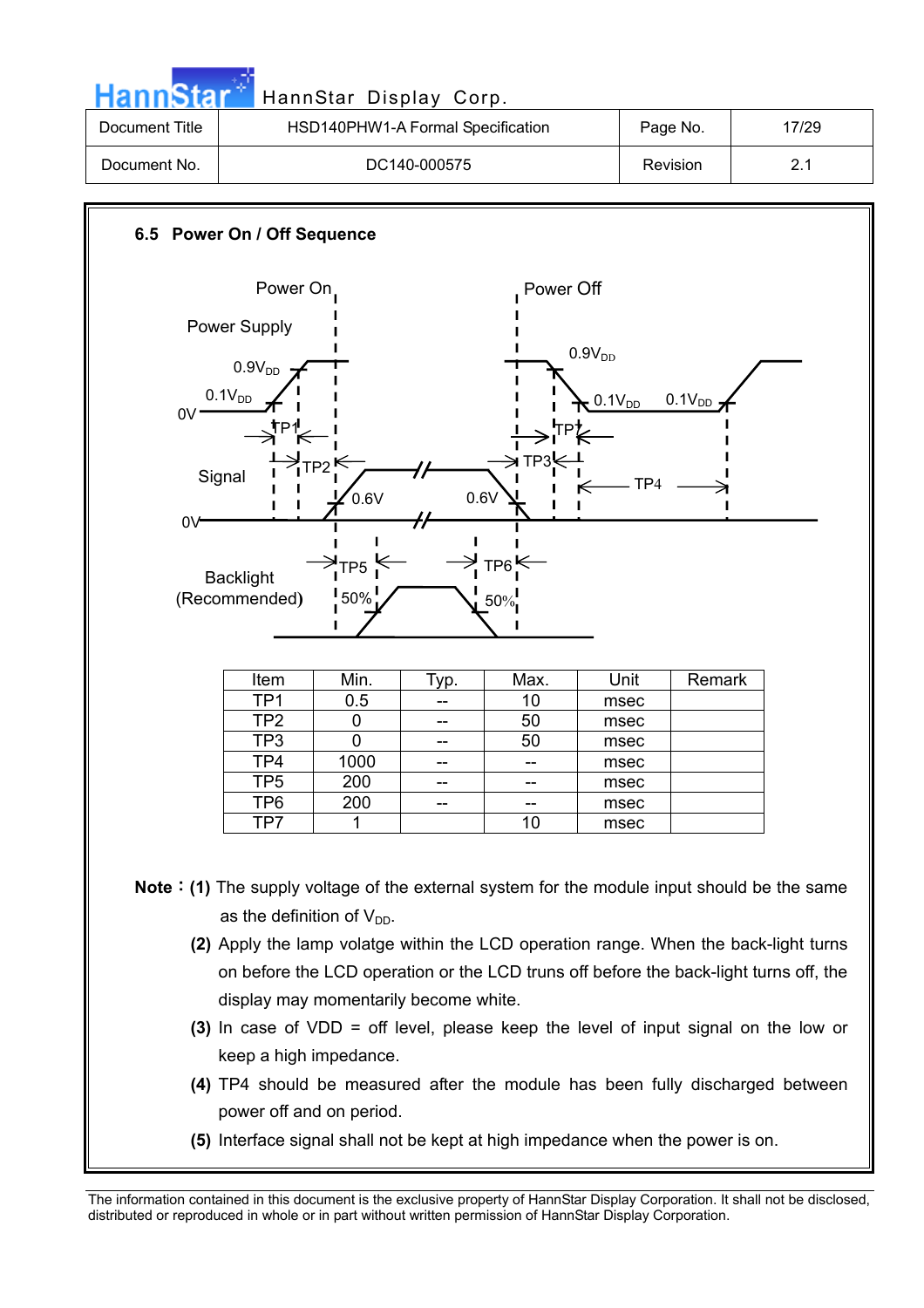|  | HannStar <sup>*</sup> HannStar Display Corp. |  |
|--|----------------------------------------------|--|

| Document Title | HSD140PHW1-A Formal Specification | Page No. | 18/29 |
|----------------|-----------------------------------|----------|-------|
| Document No.   | DC140-000575                      | Revision |       |

| <b>Parameter</b>                | Symbol    | Min    | <b>Typ</b> | <b>Max</b> | <b>Units</b> | <b>Condition</b>                 |
|---------------------------------|-----------|--------|------------|------------|--------------|----------------------------------|
| <b>LED Current</b>              | ΙF        |        | 20         | 21         | mA           | Ta= $25^{\circ}$ C               |
| <b>LED Voltage</b>              | $V_F$     | 3.0    | 3.2        | 3.4        | Volt         | Ta= $25^{\circ}$ C               |
| <b>LED Power</b><br>consumption | $P_{LED}$ |        | 3.07       | 3.36       | Watt         | Ta= $25^{\circ}$ C<br>Note $(1)$ |
| <b>LED Life-Time</b>            | N/A       | 10,000 | --         |            | Hour         | Ta= $25^{\circ}$ C               |
|                                 |           |        |            |            |              | $I_{F=}$ 20mA                    |
|                                 |           |        |            |            |              | Note $(2)$                       |

**Note (1):** Calculator value for reference P=I<sub>F</sub> x V<sub>F</sub> x N (LED Qty')

 **Note (2):** The LED lifetime defines as the estimated time to 50% degradation of final luminous.

#### **6.7 LED Driver**

#### **6.7.1 Absolute Maximum Ratings**

| Item                            | Symbol                                                          | Min.   | Max. | Unit | <b>Note</b> |
|---------------------------------|-----------------------------------------------------------------|--------|------|------|-------------|
| <b>LED Power Supply voltage</b> | VLED                                                            | $-0.3$ | 24   | Volt |             |
| LED EN, PWM pin Voltage         | $\bm{\mathsf{V}}_{\textsf{EN}}, \bm{\mathsf{V}}_{\textsf{PWM}}$ | $-$    | 5.5  | Volt |             |

#### **6.7.2 DC Electrical Characteristics**

| <b>Parameter</b>                   | Symbol                   | Min | <b>Typ</b> | <b>Max</b> | <b>Units</b> | <b>Note</b> |
|------------------------------------|--------------------------|-----|------------|------------|--------------|-------------|
| <b>LED Power</b><br>Supply Voltage | V <sub>LED</sub>         | 7.0 | --         | 20.0       | Volt         |             |
| LED EN High<br>Threshold           | $V_{ENH}$                | 2.0 | --         |            | Volt         |             |
| <b>LED EN Low</b><br>Threshold     | $V_{ENL}$                |     |            | 0.3        | Volt         |             |
| <b>PWM High</b><br>Threshold       | <b>V</b> <sub>PWMH</sub> | 3.0 |            |            | Volt         |             |
| <b>PWM Low</b><br>Threshold        | V <sub>PWML</sub>        |     | --         | 0.2        | Volt         |             |
| <b>PWM Frequency</b>               | F <sub>PWM</sub>         | 200 | --         | 275        | Hz           |             |
| <b>PWM Duty Cycle</b>              | Т <sub>р</sub>           | 10  | --         | 100        | %            | Note $(1)$  |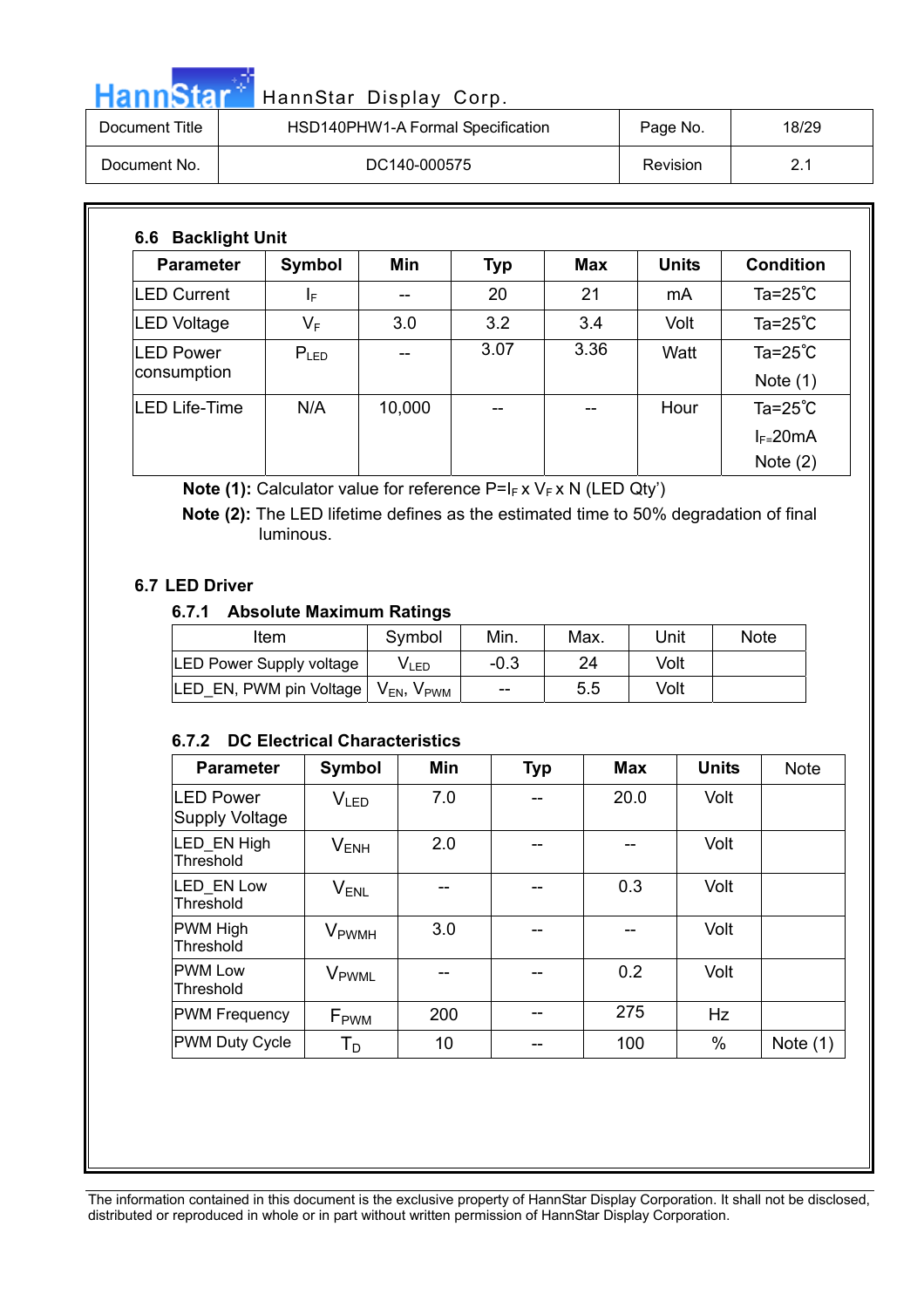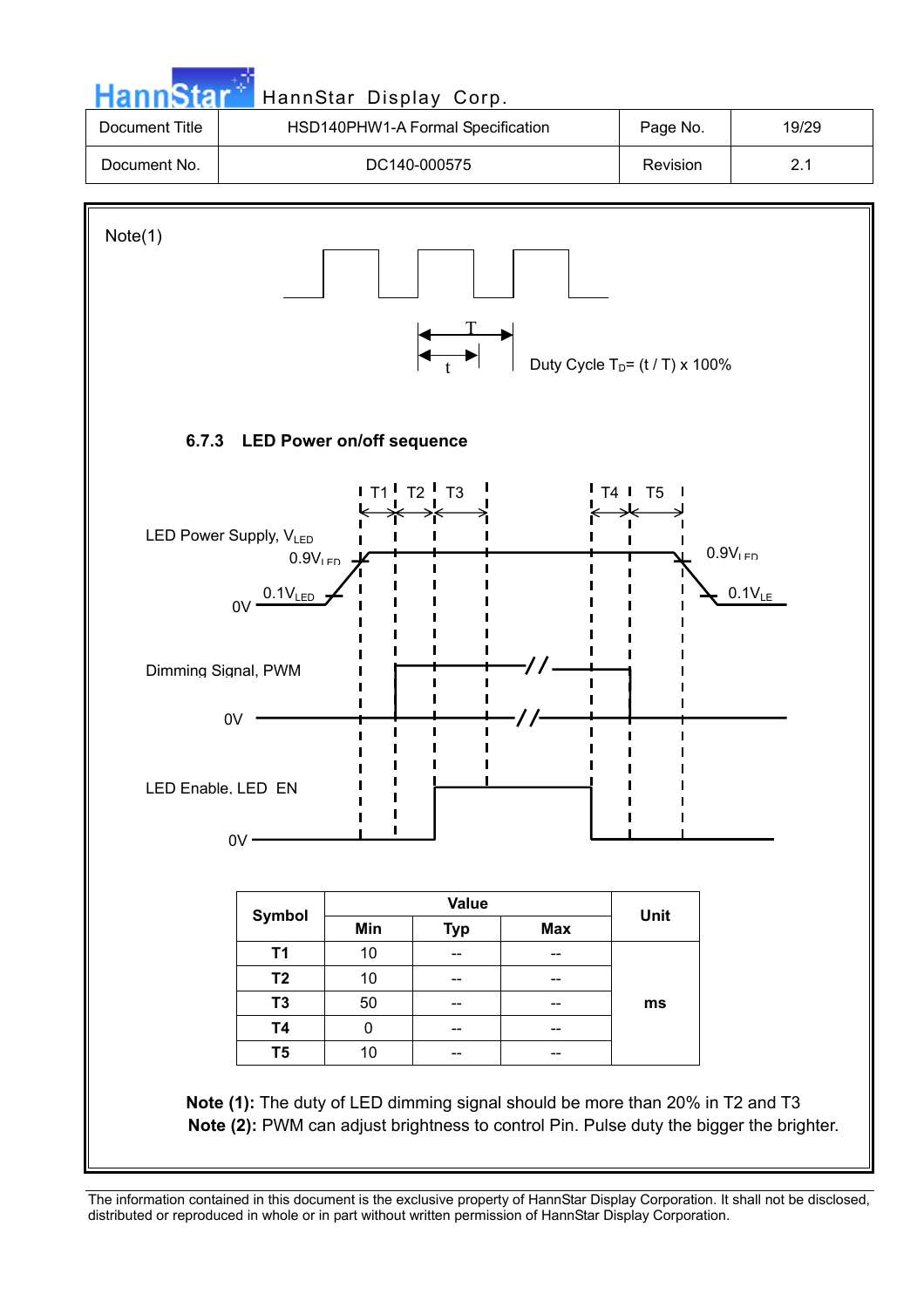| <b>HannStar</b> | HannStar Display Corp.            |          |       |
|-----------------|-----------------------------------|----------|-------|
| Document Title  | HSD140PHW1-A Formal Specification | Page No. | 20/29 |
| Document No.    | DC140-000575                      | Revision | 2.1   |

#### Ī **7.0 Reliability test items No. Item Remark** Remark 1 High Temperature Storage Ta= $+60^{\circ}$ C, 240hrs 2 | Low Temperature Storage Ta=-20 $\mathrm{^{\circ}C}$ , 240hrs 3 High Temperature Operation Ta=+50 $^{\circ}$ C, 500hrs 4 | Low Temperature Operation Ta=0 $^{\circ}$ C, 500hrs 5 | Thermal Cycling Test (non operation)  $C(30min) \rightarrow +60°C(30min)$ ,100 cycles 6 Vibration Sine Wave 1.5G, 5~500Hz, XYZ 30min/each direction 7 Shock Half-Sine, 200G, 2ms, ±XYZ, 1time

#### **Storage / Operating temperature**



Note .Max wet bulb temp.=39°C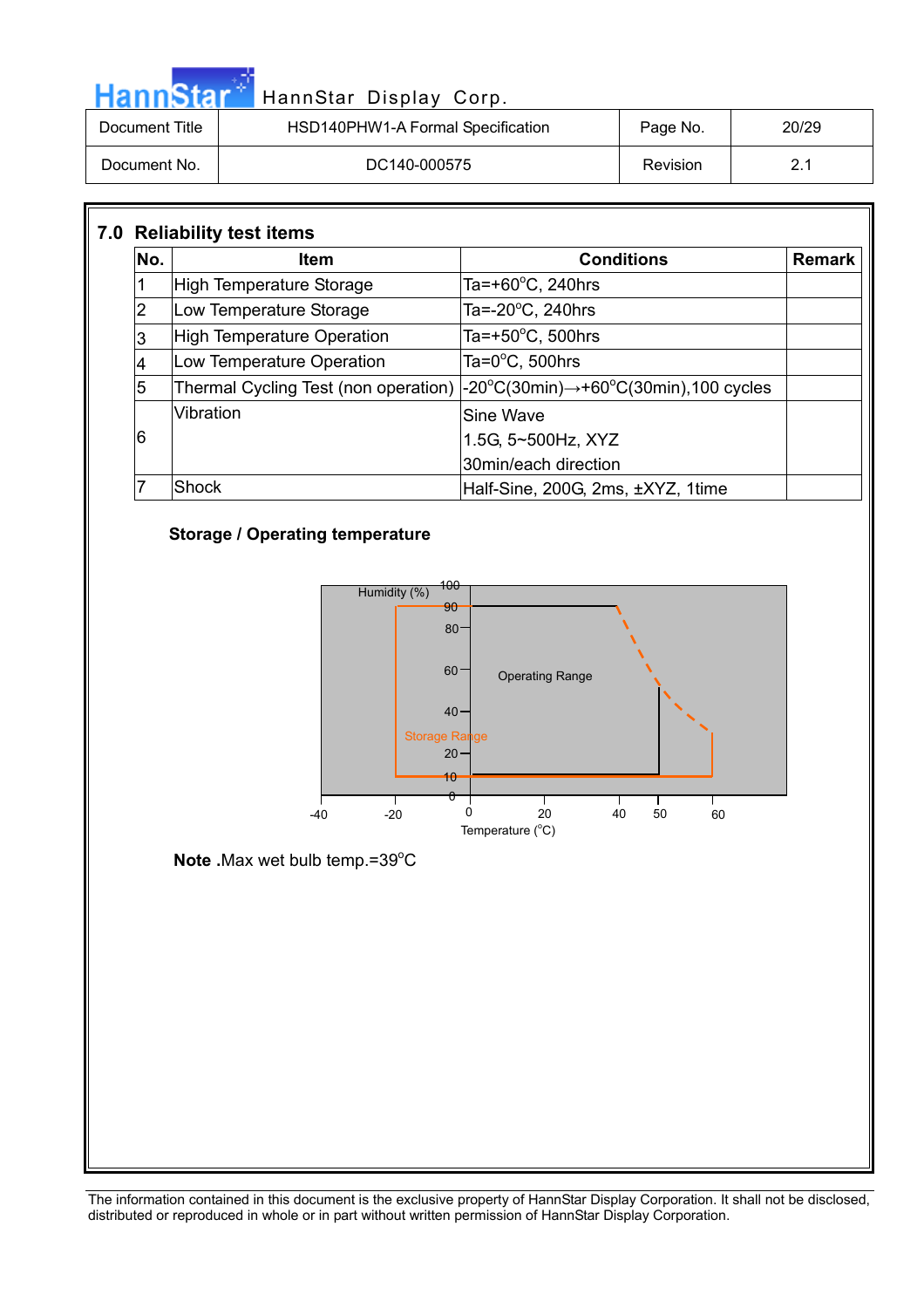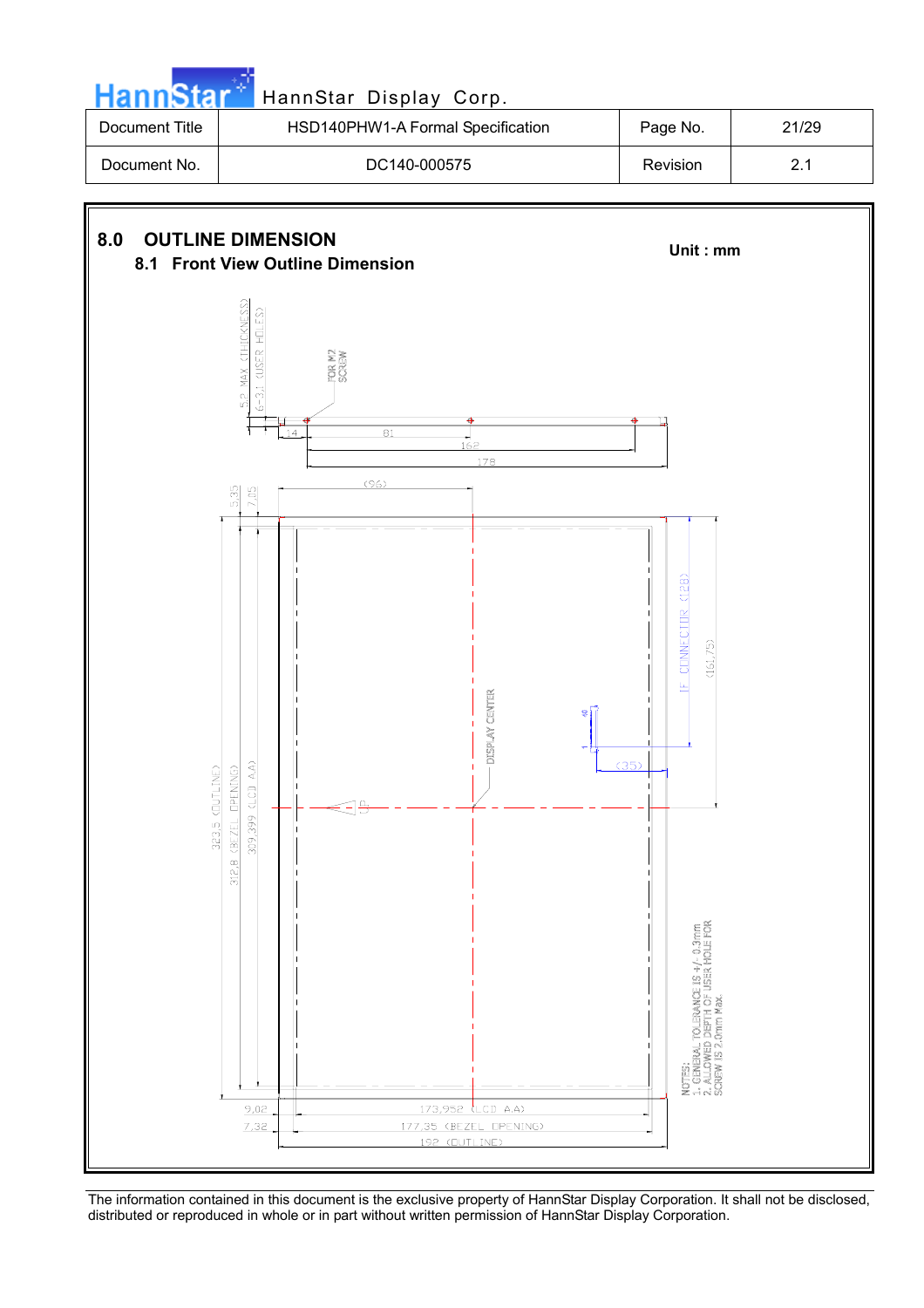| <b>HannStar</b> | HannStar Display Corp.            |          |       |
|-----------------|-----------------------------------|----------|-------|
| Document Title  | HSD140PHW1-A Formal Specification | Page No. | 22/29 |
| Document No.    | DC140-000575                      | Revision | 2.1   |

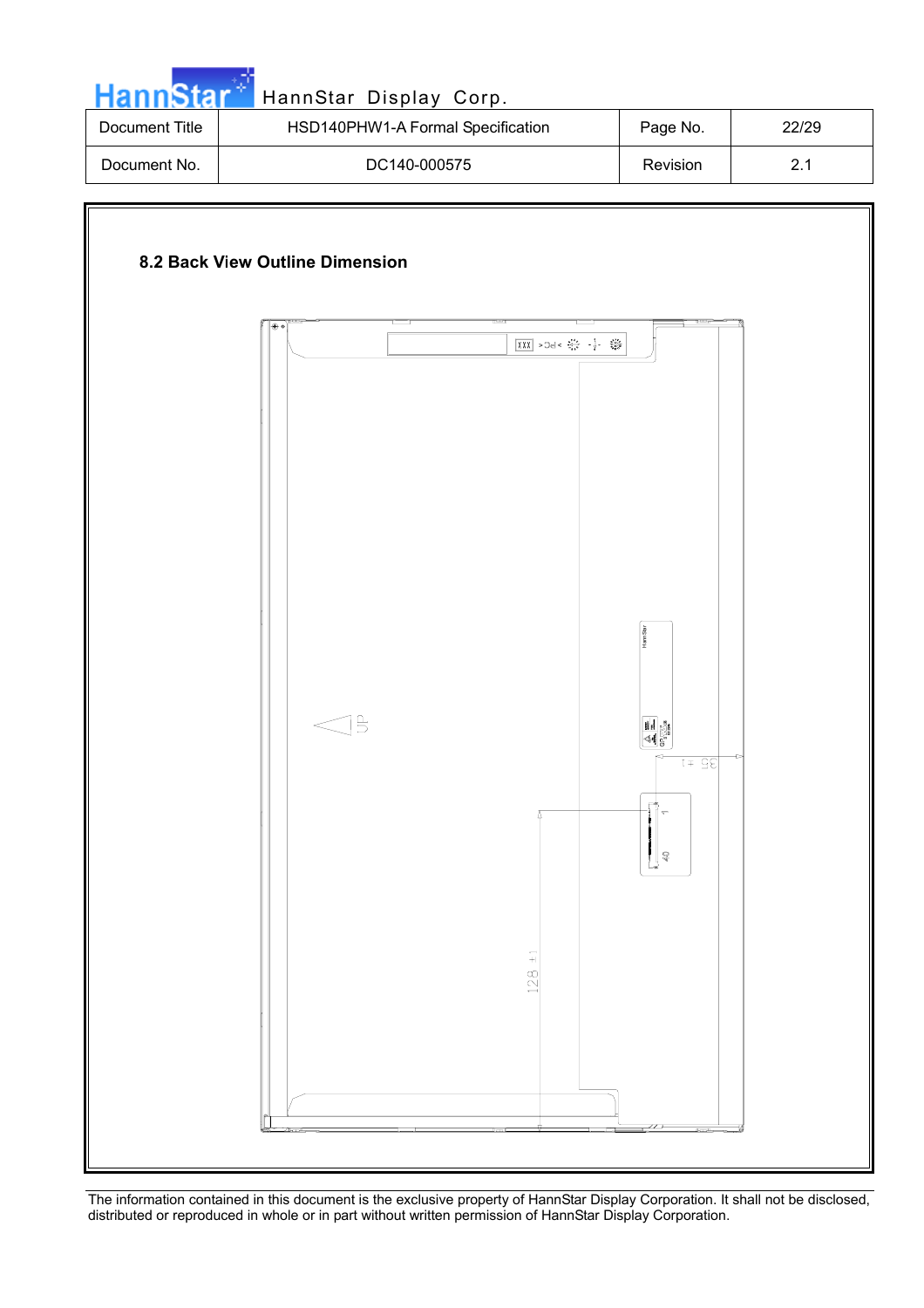![](_page_22_Figure_0.jpeg)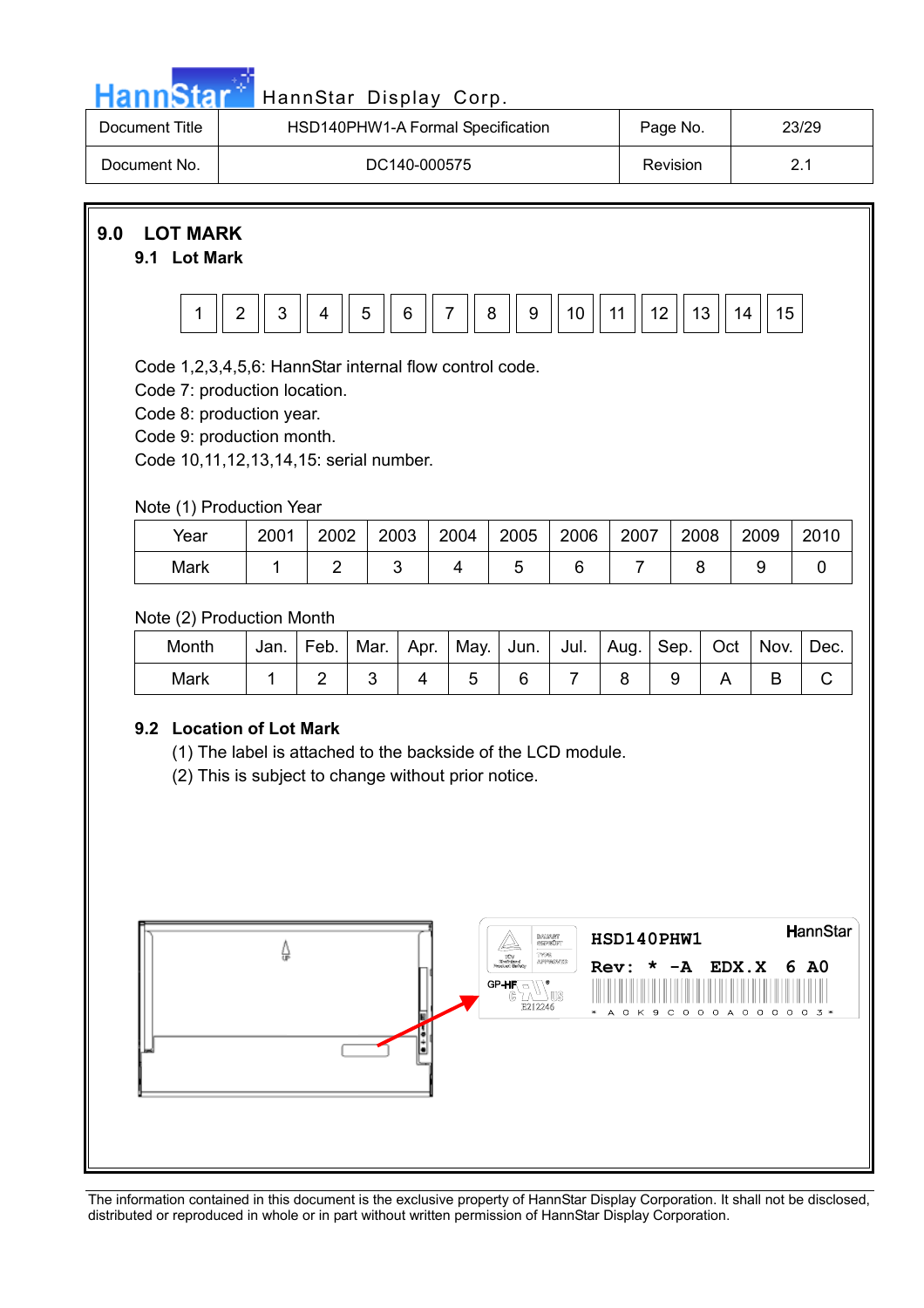|                                                        |                       |                                | HannStar Display Corp.                        |                    |                        |
|--------------------------------------------------------|-----------------------|--------------------------------|-----------------------------------------------|--------------------|------------------------|
| <b>Document Title</b>                                  |                       |                                | HSD140PHW1-A Formal Specification<br>Page No. |                    | 24/29                  |
| Document No.                                           | DC140-000575          |                                | Revision                                      | 2.1                |                        |
| <b>10.0 PACKAGE SPECIFICATION</b><br>10.1 Packing form |                       |                                |                                               |                    |                        |
| <b>LCM Model</b>                                       |                       | LCM Qty. in the box            | Inner Box Size (mm)                           |                    | <b>Notice</b>          |
| HSD140PHW1-A                                           |                       | 30 pcs/box                     | 466 x 280 x 424 <sup>H</sup>                  |                    |                        |
|                                                        |                       | 10.2 Packing assembly drawings |                                               |                    |                        |
|                                                        | LCM                   |                                |                                               |                    |                        |
|                                                        |                       | Tape<br><b>LCM+ESD bag</b>     | <b>Corner Pad</b><br><b>Partition/Pad</b>     |                    | 3.<br><b>Fold Back</b> |
| <b>DO BUILDING OF THE OUT</b>                          |                       | 6.                             | 5.<br>Box                                     | <b>LCM+ESD bag</b> |                        |
|                                                        | HSD140PHW1-A          |                                | Material                                      |                    | Notice                 |
|                                                        | Box                   |                                | <b>Corrugated Paper Board</b>                 |                    | (AB Flute)             |
|                                                        | Partition/Pad         |                                | <b>Corrugated Paper Board</b>                 |                    | $(B$ Flute)            |
|                                                        | Corner Pad<br>ESD bag |                                | <b>Corrugated Paper Board</b><br><b>PE</b>    |                    | (AB Flute)<br>--       |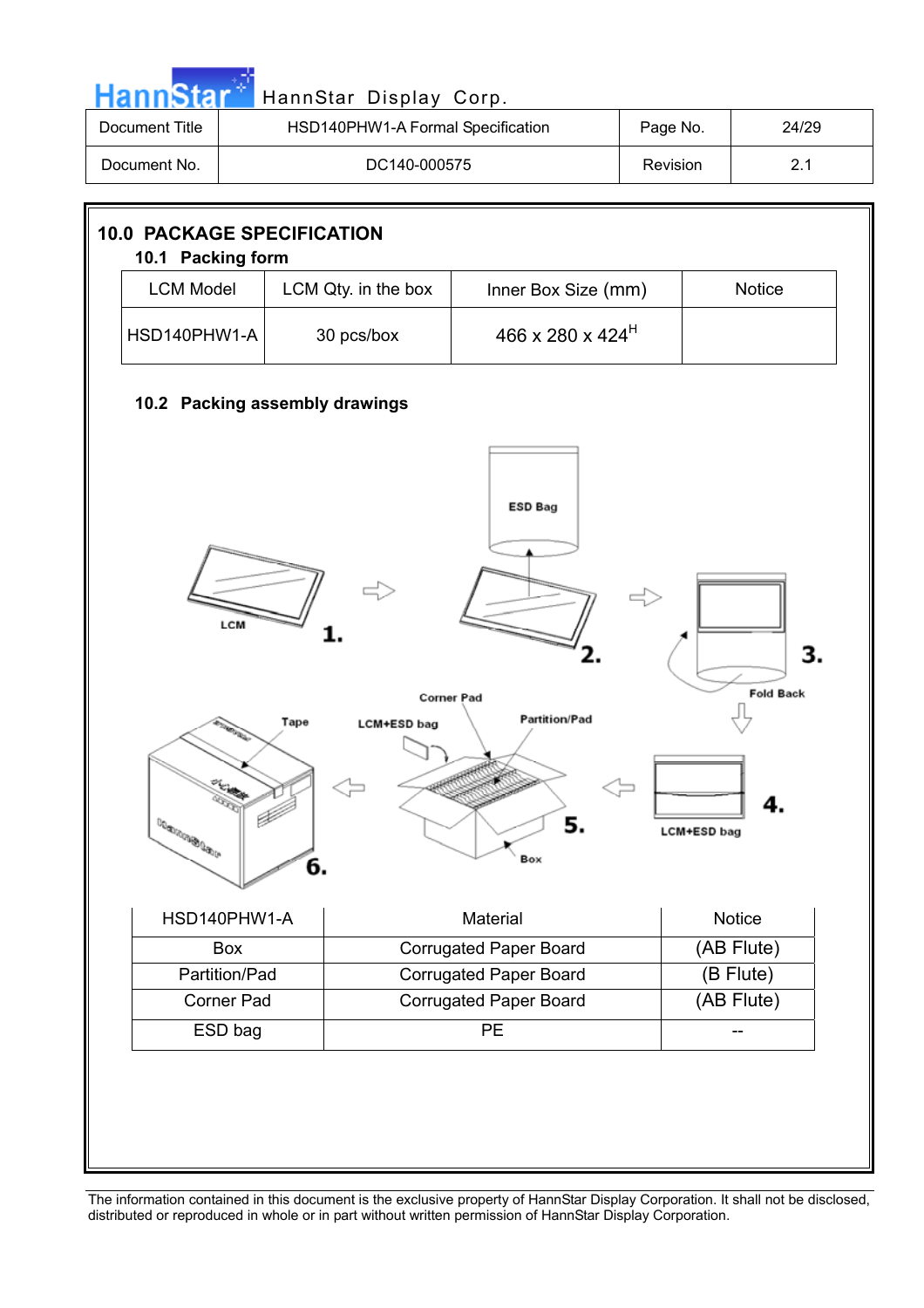![](_page_24_Picture_0.jpeg)

| Document Title | HSD140PHW1-A Formal Specification | Page No. | 25/29 |
|----------------|-----------------------------------|----------|-------|
| Document No.   | DC140-000575                      | Revision |       |

#### **11.0 GENERAL PRECAUTION**

#### **11.1 Use Restriction**

This product is not authorized for use in life supporting systems, aircraft navigation control systems, military systems and any other application where performance failure could be life-threatening or otherwise catastrophic.

#### **11.2 Disassembling or Modification**

Do not disassemble or modify the module. It may damage sensitive parts inside LCD module, and may cause scratches or dust on the display. HannStar does not warrant the module, if customers disassemble or modify the module.

#### **11.3 Breakage of LCD Panel**

- 11.3.1.If LCD panel is broken and liquid crystal spills out, do not ingest or inhale liquid crystal, and do not contact liquid crystal with skin.
- 11.3.2. If liquid crystal contacts mouth or eyes, rinse out with water immediately.
- 11.3.3. If liquid crystal contacts skin or cloths, wash it off immediately with alcohol and rinse thoroughly with water.
- 11.3.4. Handle carefully with chips of glass that may cause injury, when the glass is broken.

#### **11.4 Electric Shock**

- 11.4.1. Disconnect power supply before handling LCD module.
- 11.4.2. Do not pull or fold the LED cable.
- 11.4.3. Do not touch the parts inside LCD modules and the fluorescent LED's connector or cables in order to prevent electric shock.

#### **11.5 Absolute Maximum Ratings and Power Protection Circuit**

- 11.5.1. Do not exceed the absolute maximum rating values, such as the supply voltage variation, input voltage variation, variation in parts' parameters, environmental temperature, etc., otherwise LCD module may be damaged.
- 11.5.2. Please do not leave LCD module in the environment of high humidity and high temperature for a long time.
- 11.5.3. It's recommended to employ protection circuit for power supply.

#### **11.6 Operation**

- 11.6.1 Do not touch, push or rub the polarizer with anything harder than HB pencil lead.
- 11.6.2 Use fingerstalls of soft gloves in order to keep clean display quality, when persons handle the LCD module for incoming inspection or assembly.
- 11.6.3 When the surface is dusty, please wipe gently with absorbent cotton or other soft material.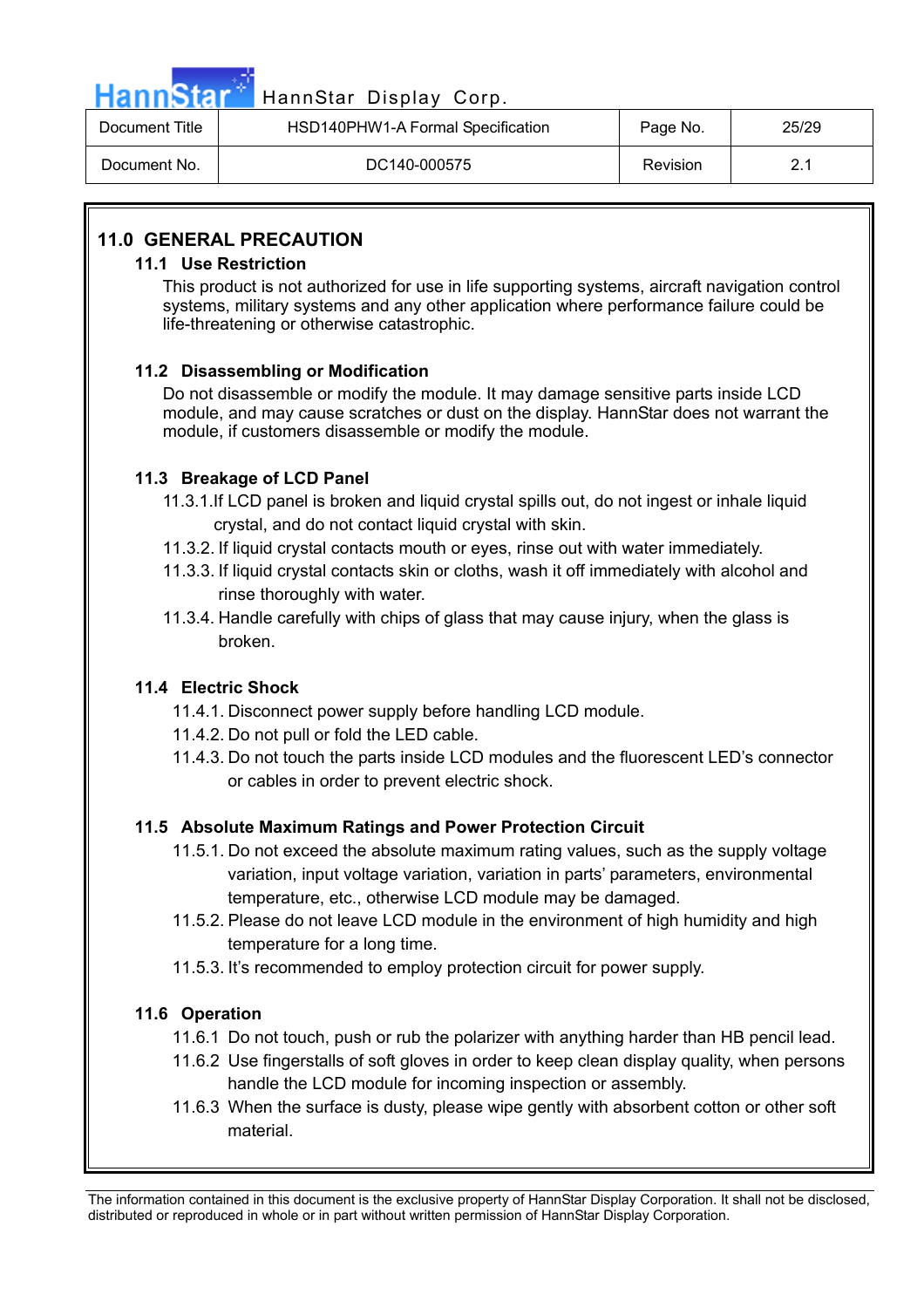HannStar<sup>t H</sup>annStar Display Corp.

| Document Title | HSD140PHW1-A Formal Specification | Page No. | 26/29 |
|----------------|-----------------------------------|----------|-------|
| Document No.   | DC140-000575                      | Revision |       |

- 11.6.4 Wipe off saliva or water drops as soon as possible. If saliva or water drops contact with polarizer for a long time, they may causes deformation or color fading.
- 11.6.5 When cleaning the adhesives, please use absorbent cotton wetted with a little petroleum benzine or other adequate solvent.

#### **11.7 Mechanism**

Please mount LCD module by using mounting holes arranged in four corners tightly.

#### **11.8 Static Electricity**

- 11.8.1 Protection film must remove very slowly from the surface of LCD module to prevent from electrostatic occurrence.
- 11.8.2 Because LCD module use CMOS-IC on circuit board and TFT-LCD panel, it is very weak to electrostatic discharge. Please be careful with electrostatic discharge. Persons who handle the module should be grounded through adequate methods.

#### **11.9 Strong Light Exposure**

The module shall not be exposed under strong light such as direct sunlight. Otherwise, display characteristics may be changed.

#### **11.10 Disposal**

When disposing LCD module, obey the local environmental regulations.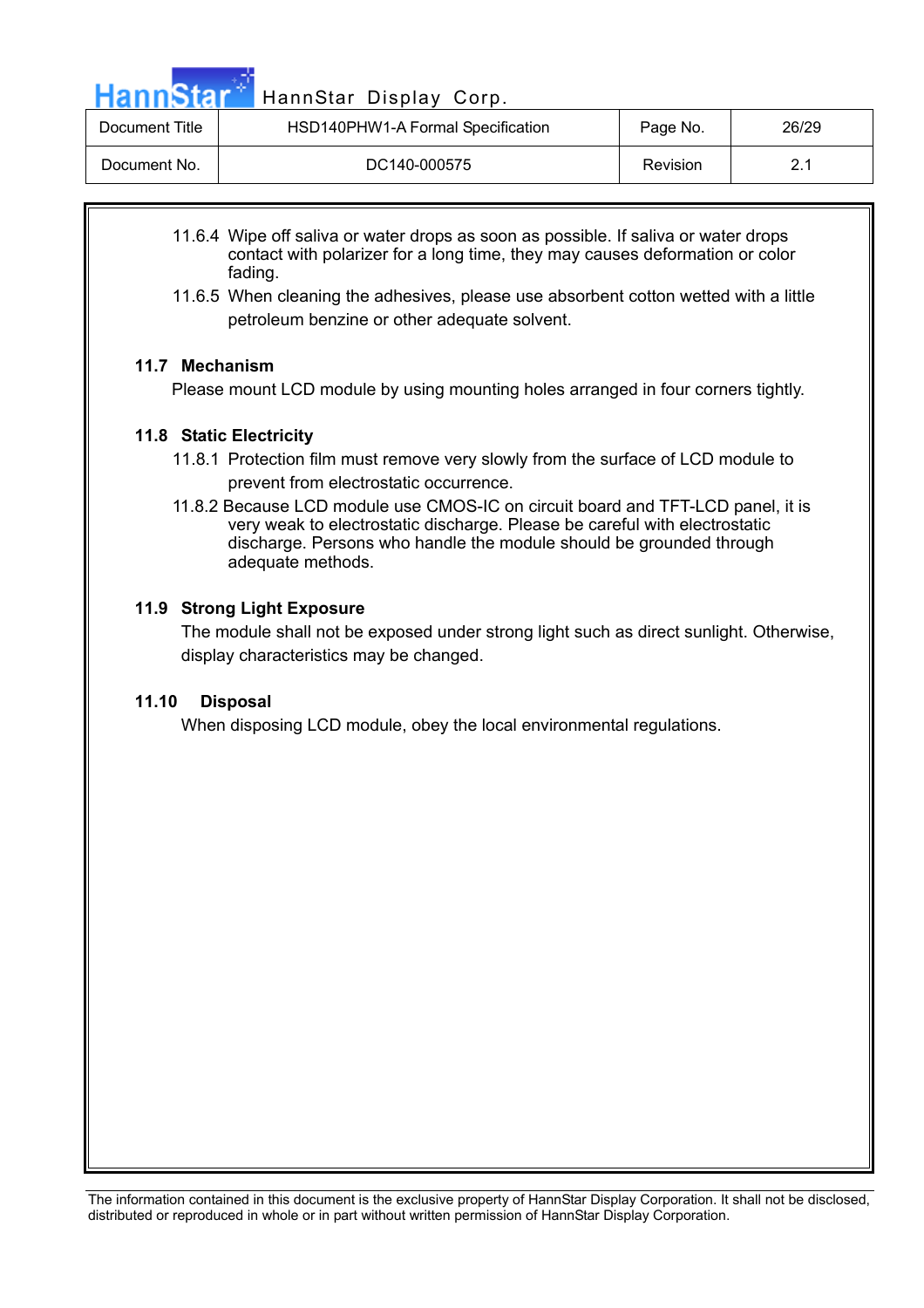![](_page_26_Figure_0.jpeg)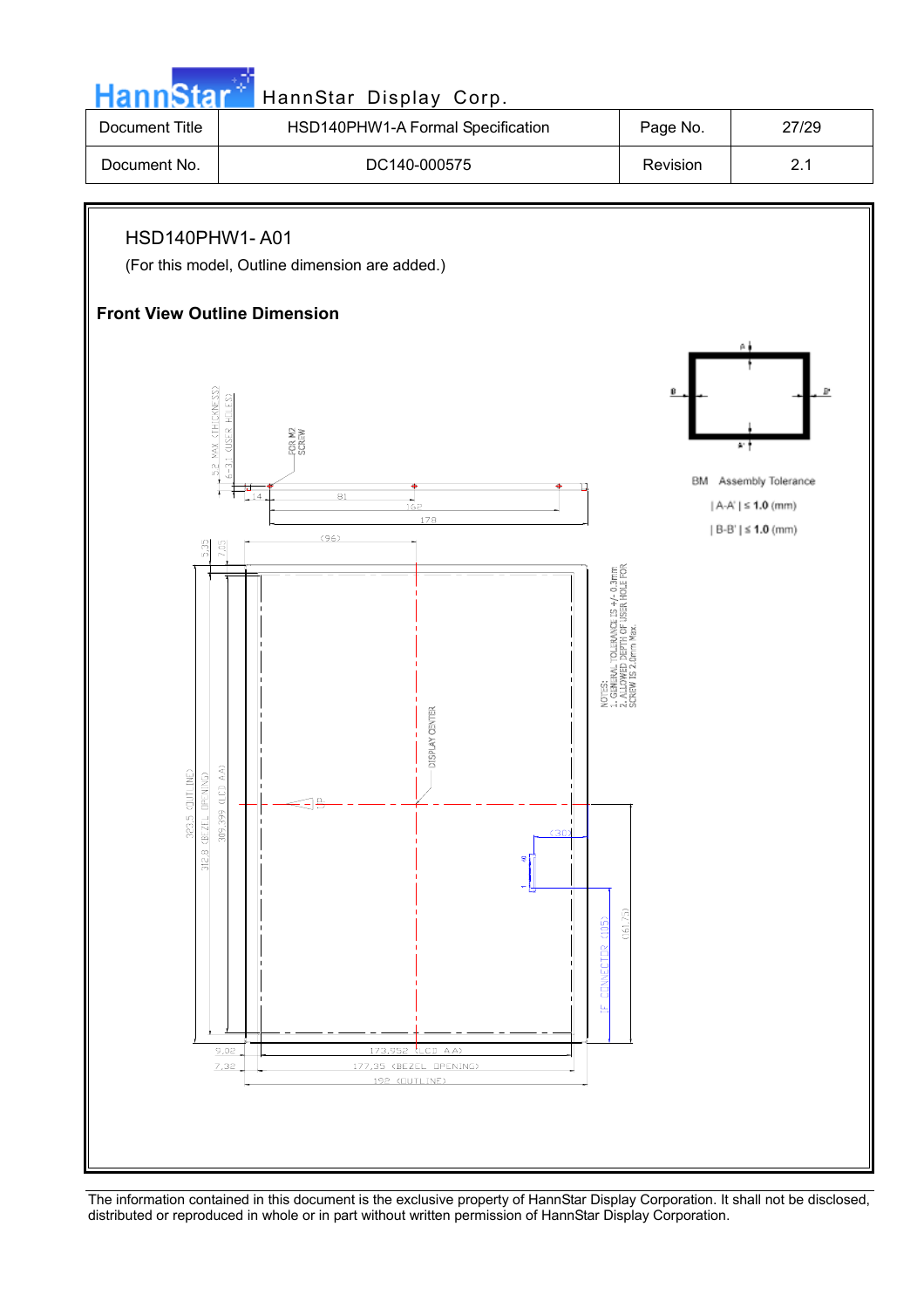| HannStar <sup>®</sup> | HannStar Display Corp.            |          |       |
|-----------------------|-----------------------------------|----------|-------|
| Document Title        | HSD140PHW1-A Formal Specification | Page No. | 28/29 |
| Document No.          | DC140-000575                      | Revision |       |

![](_page_27_Figure_1.jpeg)